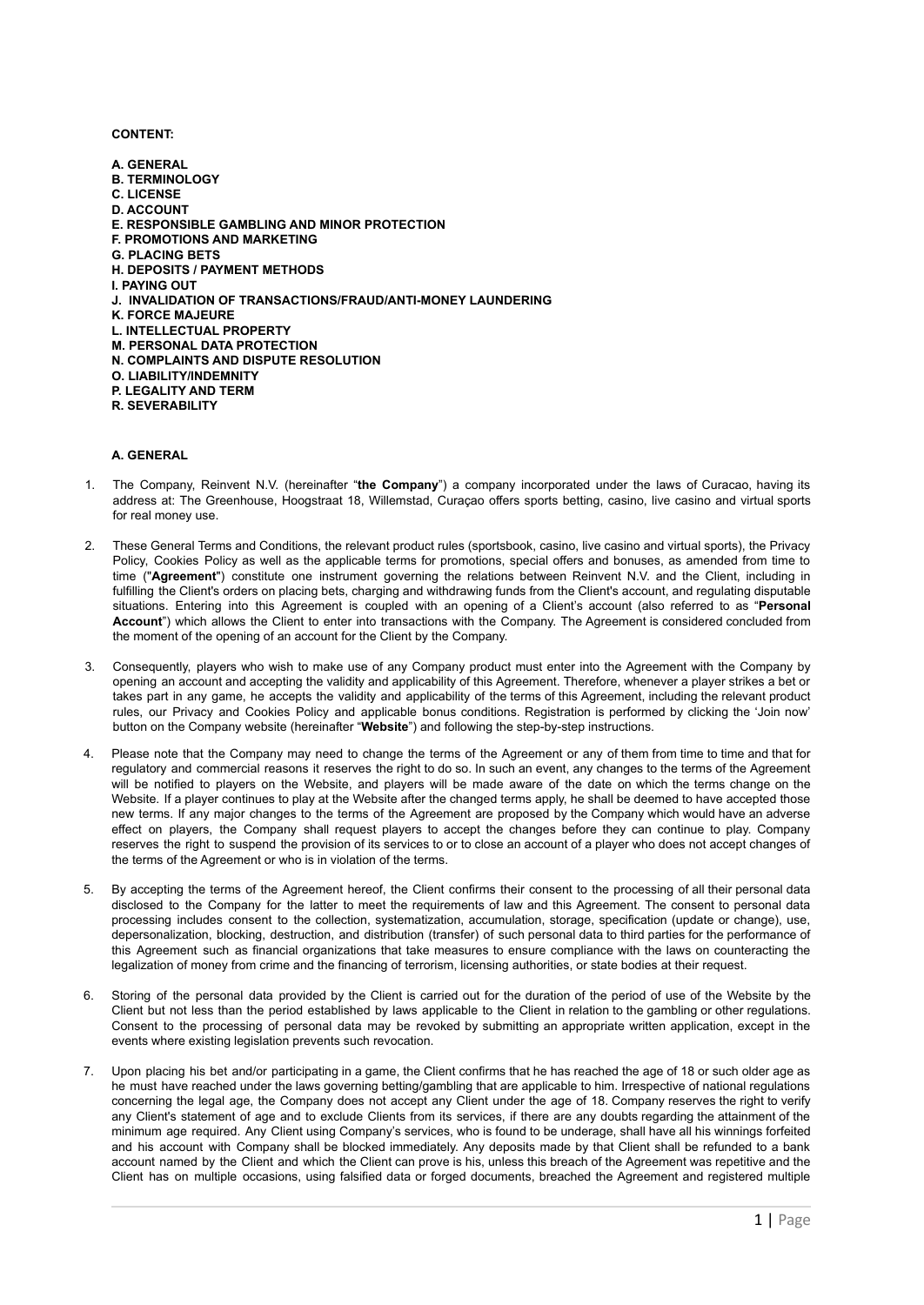times as a Client and played on the Company website using different Personal Accounts. In that case the Client´s deposits will not be refunded and the information on the Client will be reported to the relevant authorities.

- 8. It is up to each Client to make sure that no applicable laws or regulations are being violated when making use of the Company's services. Company takes no responsibility whatsoever for Clients not abiding by applicable national or international statutory requirements.
- 9. The Company has the right to deny the registration on the Website to a Client who is located in either Prohibited or Restricted Territories (non-comprehensive list) or any other country with similar legal concept.
- 10. Company screens Clients and potential Clients in order to, amongst other things, determine whether or not they are politically exposed persons ("PEP") or subject to any international sanctions. These checks are carried out using state of the art systems with access to worldwide data on PEPs. Company reserves the right to block or close PEP Personal Accounts if it deems it necessary to comply with its Client acceptance and risk policies.
- 11. The Company shall on an individual basis determine whether it will accept Bets (as defined in clause B) from a certain private individual or not.
- 12. Company may cancel transactions with Clients who:
	- 12.1. are under age;
	- 12.2. are participants of the sporting Events (including, but not limited to, sportsmen, trainers, judges, beneficiaries and managers of clubs or other persons who can influence these sporting events) or act on their behalf;
	- 12.3. are subject to applicable sports authority restrictions;
	- 12.3.1.the personal information of the individual in question will be passed on to the competent sports authorities and the relevant individuals may subsequently be sanctioned by such sports authorities;
	- 12.4. if it is determined that one of the betting participants has several gaming accounts under the same brand operated by the Company (multiple registration), with the exception of the cases approved by the Company;
	- 12.5. do not meet the established regulations or the provisions of the Agreement or is in violation of the Agreement;
	- 12.6. are located in the Prohibited or Restricted Territories (non-comprehensive list) or any other country with similar legal concept ( hereinafter the Restricted Territories);
	- 12.7. are in violation of any applicable statutory requirements:
	- 12.8. Company employees and their immediate families are prohibited from participating in Company betting offers, promotions, special offers or bonuses.
- 13. By accepting the terms of this Agreement, the player confirms that his interest in Bets and/or casino games is of a personal nature and that he is using the Company site purely for personal entertainment. Company may block or close accounts of persons found to be using the Website for any commercial or business purpose.
- 14. Company does not warrant the constant availability and functionality of all or any products offered. Company may not be held liable and will be held harmless by the Client for any damages, losses, costs, loss of profits or any other disadvantage a Client may incur in connection with any disconnection from or the non-availability of any of the products offered by Company for whatever reason.
- 15. The Company reserves the right to restrict access to any of the particular sections, particular sport of the Website or at its sole and absolute discretion.
- 16. All indicated dates and times are based on Central European Time (GMT+1) unless stipulated otherwise.
- 17. The means of communication between the Company and the Client hereunder shall be:
	- 17.1. Website;
	- 17.2. E-mail;
	- 17.3. Live Chat.
	- 17.4. Any message sent to the Client shall be deemed received:
	- 17.4.1. Within 1 hour after it is published on the Website;<br>17.4.2 Within 1 business day after it is sent by e-mail:
	- Within 1 business day after it is sent by e-mail;
	- 17.4.3. Immediately after it has been sent using Live Chat;
	- 17.5. The Client acknowledges and agrees that the Company may communicate with the Client using the information and details provided by the Client upon registration on the Website or updated later based on the information provided by the Client.
	- 17.6. The Company may opt to use automatic translation services if the Client does not use English language, or if the Company has no employees who know the language the Client uses to communicate with the Company. Such notice of automatic translation will be provided to the Client in LiveChat at the start of the communication and not repeated. No automatic translation services offer 100% accurate translation. Therefore, context may be missing, wording may be incorrect, sentences may be misinterpreted. In that case, the Company takes no liability for miscommunication resulting from the automatic translation as the choice to use the specific language was made by the Client.
	- 17.7. The Client may not use abusive or offensive language during communication. If the Client uses such language, the Company may block the Client´s use of the Website, stop reading the communication by the Client and block the communication from Client or stop acknowledging and reacting to Clients communication until further notice. The aim of such measures is to provide Company's customer service personnel with a safe working environment, restore humane behaviour and fair treatment. No verbal abuse or threat of physical abuse by Clients will be tolerated nor forum for such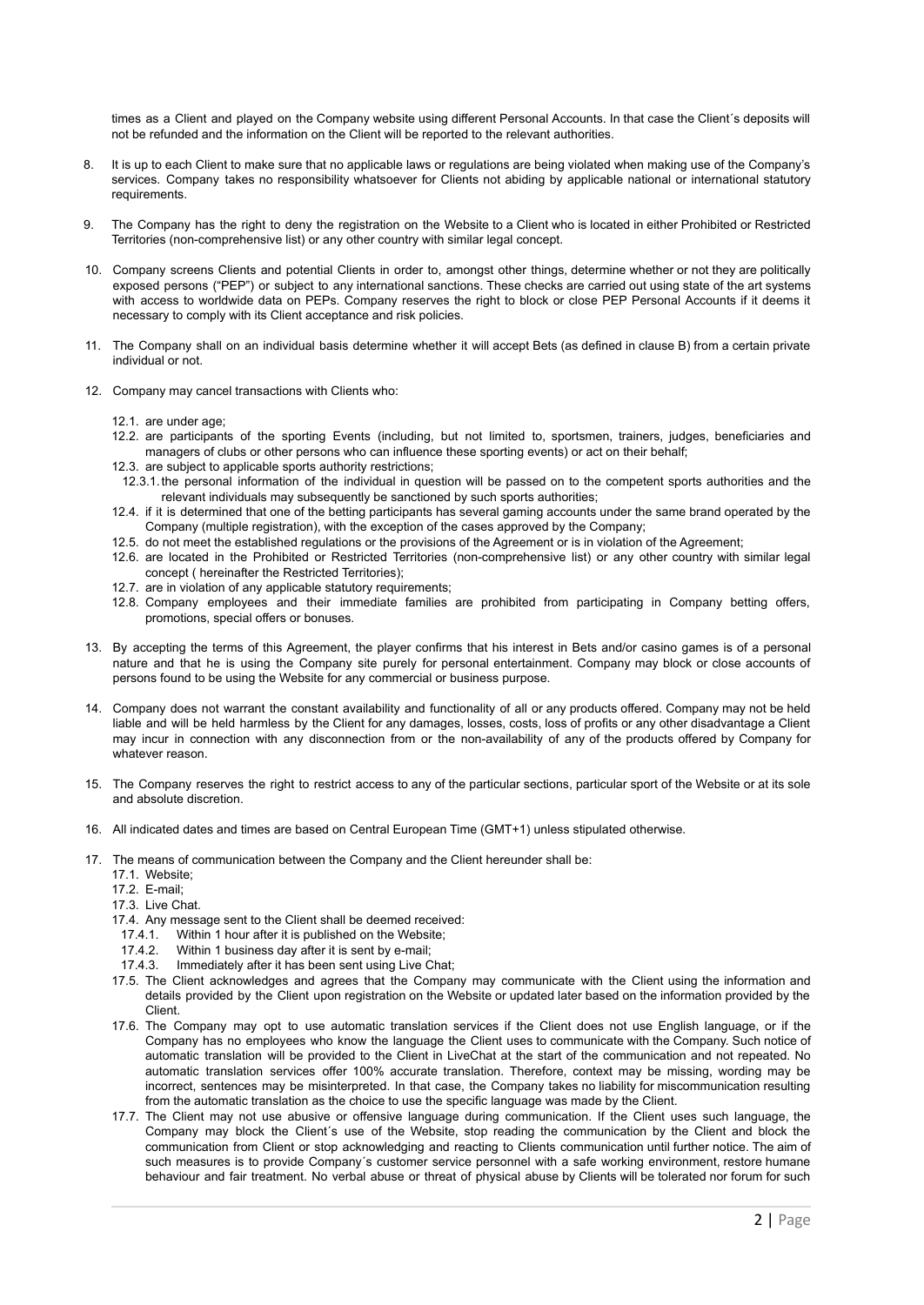behaviour allowed. The Company assumes no liability for failing to react or notice Client´s request for activation of responsible gaming features among the abusive and offensive communication. The Client may block himself in the gaming section by using responsible gaming features offered on the Website through this link <https://betmaster.io/en/responsible-gambling> or clicking "Responsible Gambling Settings" in the Website footer ("Cool off," "Deposit Limits" or "Reality Check.") In order for these settings to be used, the Client has to be logged in.

- 18. The terms of the Agreement are posted on the internet in various languages reflecting the same principles. In the event of any conflicting foreign-language versions of these terms, the English version shall prevail.
- 19. The Agreement shall be governed by the Laws of Curacao. The parties agree that any dispute, controversy, or claim arising out of or in connection with the Agreement, or the breach, termination, or invalidity thereof, are subject to the exclusive jurisdiction of the Joint Court of Justice of Aruba, Curaçao, Sint Maarten, and of Bonaire, Sint Eustatius and Saba.

## **B. TERMINOLOGY**

These terms carry the same meaning even if used without capitalization throughout the Agreement.

- Agreement these General Terms and Conditions, the relevant product rules (sportsbook, casino, live casino and virtual sports), the Privacy Policy, Cookies Policy as well as the applicable terms for promotions, special offers and bonuses, as amended from time to time.
- **Bet** any form of wager or real-money at stake.
- **Betting limits** minimum and maximum wagers that a player can make at any one time.
- **Bet Cancellation** a situation where the transaction between the Company and the Client is deemed not closed or the Bet is forfeited.
- **Betmaster** the trademark of Reinvent Ltd, including the name of the website used for the services provided under this Agreement.
- **Company** Reinvent N.V. a company incorporated under the laws of Curacao, having its address at: The Greenhouse, Hoogstraat 18, Willemstad, Curaçao.
- **Client** a player over 18 years of age or the legal age in their jurisdiction, whichever is greater, who accepts and agrees with the Terms and Conditions set out by the Company.
- **Cryptocurrency** a digital representation of value that is not issued or guaranteed by a central bank or a public authority, is not necessarily attached to a legally established currency and does not possess a legal status of currency or money, but is accepted by natural or legal persons as a means of exchange and which can be transferred, stored and traded electronically
- **Deposit** funds placed on the Personal Account that can be used to place Bets.
- **Event** any fact of Match, the expected probability of which is used by the Company to calculate the coefficient.
- Coefficient a value formed by the Company for each Event in the Line based on its expected probability and used for resolving the Transaction.
- **Line** a Group of Events determined by the Company with their Coefficients.
- **Match** a sports competition between two or more sportsmen or teams, the Events of which are used to form Lines.
- **Website** www.betmaster.io.
- **● Player** a Client of the Company.
- **Personal Account** the online account of the Client opened by the Company used by the Client to deposit funds, place Bets and withdraw wins.
- **Prohibited Territories** shall mean those countries, states, provinces, territories or other geographic and/or Governmental areas where gambling or online gambling and sports betting is prohibited or that are on the sanctions list such as, but not limited to: Afghanistan, Barbados, Democratic People´s Republic of Korea, Democratic Republic of the Congo, Guinea Bissau, Haiti, Iran, Iraq, Lebanon, Libya, Myanmar, Nicaragua, Pakistan, Panama, Somalia, Sudan, Syria, Venezuela, Yemen, Zimbabwe.
- **Restricted Territories** shall mean those countries, states, provinces, territories or other geographic and/or Governmental areas where gambling or online gambling and sports betting is under the Company´s license partially restricted such as, but not limited to: Dutch Caribbean incl. Curacao and Aruba, The Netherlands, United Kingdom of Great Britain and Northern Ireland, United States of America and Territories, Turkey, France.

#### **C. LICENCE**

- 1. Reinvent N.V., registered in Curacao under company number 125641, registered business address at Heelsumstraat 51, Willemstad, Curacao, mailing address: The Green House, Hoogstraat 18, Willemstad, Curacao, is the holder of a Gaming Service License number 1668/JAZ, issued by the [Curacao](http://curacao) eGaming. Under this licence, Reinvent N.V using the Company trademark (EU trademark No 016577736) provides casino games, live casino games and virtual sports and sportsbetting.
- 2. The Company trademark is owned by Reinvent Ltd, (company number: HE347217, having its registered office at: Agias Fylaxeos & Christoforou Perraivou, 2 KALIA COURT, 4th floor, Flat/Office 301, 3025, Limassol, Cyprus). Reinvent N.V. and Reinvent Ltd belong to the same group of companies. Reinvent Ltd has granted Reinvent N.V. a license to use the Company trademark. Reinvent Ltd also provides payments intermediary services to the Company.
- 3. [Curacao](http://curacao) eGaming is the regulatory body responsible for supervising the operations of Reinvent N.V. on www.Betmaster.io.

## **D. ACCOUNT**

1. Each player who wants to have access to services and products offered by Company must personally open an Account with Company ("**Personal Account**"). Upon registration, players must give their correct personal and contact details, i.e. name and surname, gender, address, contact email, mobile phone number (if required) and date of birth. In certain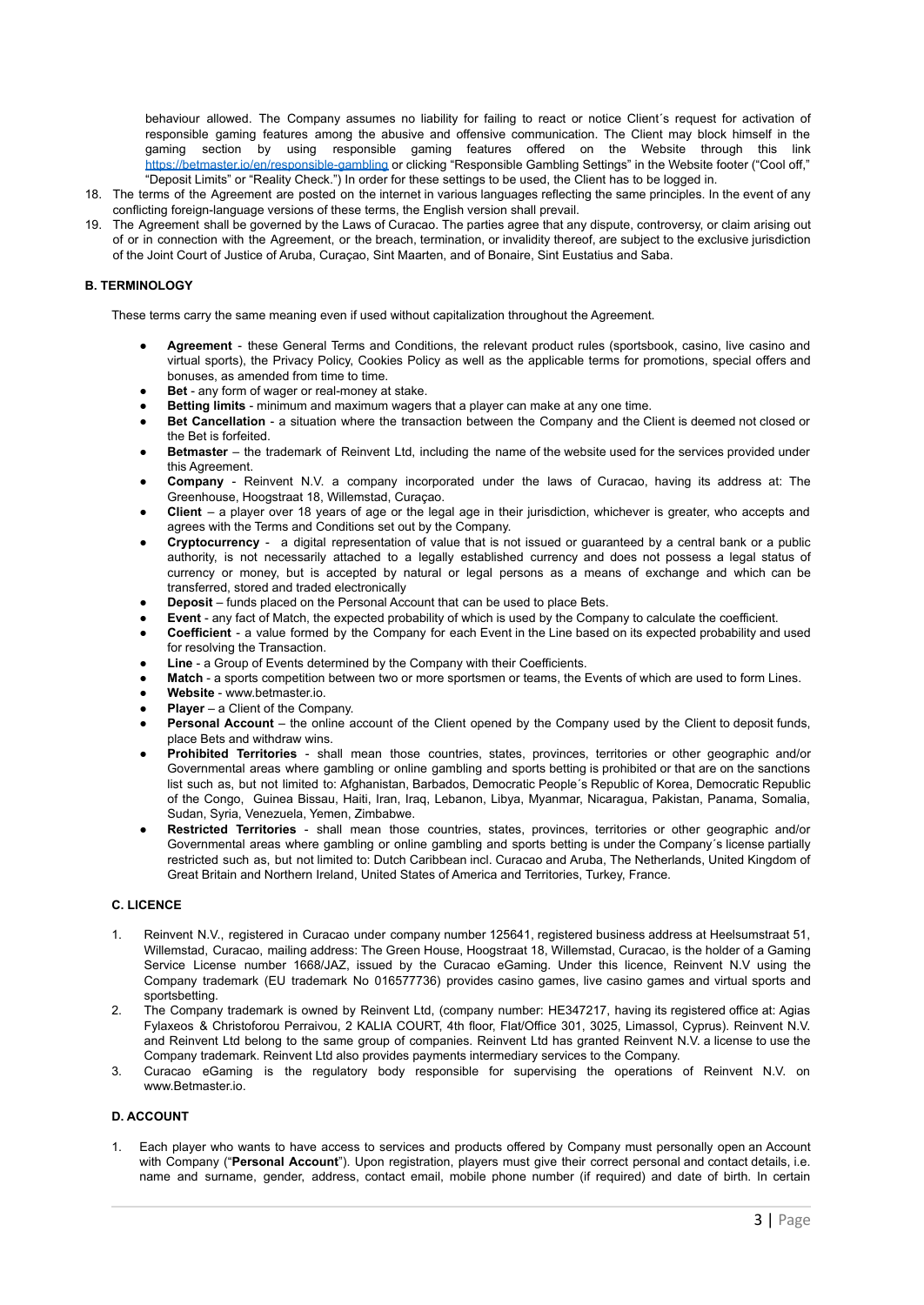countries, players may be also asked to submit other unique identifiers, such as identity code or social security number, in order to simplify registration. After having opened a Personal Account, a player may deposit and use the amount deposited to bet on sports or play casino, live casino and virtual sports.

- 2. Only natural persons may open a Personal Account per Website with Company. Company does not allow legal persons to open and hold Personal Accounts. If any legal person (e.g. company, foundation, partnership, association or other) is found to have opened a Personal Account, Company may void all winnings and return any balance on account to a valid bank account in the name of the person who opened the account.
- 3. You hereby represent and warrant that:
	- 3.1. You have carefully read and understood all the provisions of this Agreement and other documents published on the Website;
	- 3.2. You are over 18 years of age or of the legal age allowed to gamble in the respective jurisdiction, whichever is higher;
	- 3.3. You are not restricted by limited legal capacity;
	- 3.4. You are not acting on behalf of another party;
	-
	- 3.5. You are not a compulsive player;<br>3.6. You have not added yourself to the 3.6. You have not added yourself to the list which defines gambling restrictions for you as an individual;
	- 3.7. Only you have access and are using the Personal Account;
	- 3.8. You have provided all necessary, accurate and true information and materials at the Company's request;
	- 3.9. You are not depositing money originating from criminal and/or other unauthorised activities into your Personal Account;
	- 3.10. You are not conducting criminal activities directly or indirectly in relation to your Personal Account;
	- 3.11. You inform Company immediately in case you are or become a politically exposed person (PEP) and agree to undergo enhanced due diligence procedures by Company;
	- 3.12. You are not a participant of the Matches for the Events of which you make Bets as defined in the product rules;
	- 3.13. You accept that you are responsible at all times for ensuring the legality of using or registering for Company services in the country or region where you are located. If you are living or residing in a country, where remote gambling is forbidden, then the you are not allowed to use Company services nor VPN or use any other technical measures in order to circumvent any blocks in your location installed by the Company in order to use Company services.
- 4. Company will request in accordance with the applicable laws and regulations, that the player submits documents as proof of identity for a security identity check at any time, and in any case upon cumulative deposits of €2,000 on the basis of a rolling period of one hundred and eighty (180) days. Company reserves the right to retain any funds and/or winnings until the requested documents are submitted. The player will be asked to submit one or more documents such as a copy of a valid ID issued by the competent authority of a recognized state/country, e.g. passport, personal identity card, driver's license, a utility bill (e.g. for gas, electricity), a lease contract or a copy of bank vouchers, account statements, etc.
- 5. The Company may additionally request a video verification if in its sole discretion it regards it to be necessary to fulfil its duties under regulation or its policies.
- 6. The Client shall individually bear the obligations to pay the fees imposed by financial institutions, tax or other mandatory payments, unless this Agreement provides otherwise.
- 7. Once a player opens his Personal Account, funds may be deposited, and credited onto this same account. As long as there is a positive balance on the player's Personal Account, he may deduct stakes for Bets and wagers on casino and/or live casino. Winnings gained from betting, casino, live casino and virtual sports are credited directly to the player's Personal Account. All winnings credited on the Personal Account may be immediately used for placing further Bets.
- 8. Any deposit and pay-out incurred by a player may be made only onto his own Personal Account or to his own payment account. As a general rule, payments from third parties as well as withdrawals to payment accounts of third parties will not be processed. Any deposit or pay-out of funds shall be governed by the terms of this Agreement, including the specific rules applicable to the respective product and any additional terms and conditions that may apply to promotions, special offers and bonuses.
- 9. When opening a Personal Account, a player will also select his preferred currency. The selected currency for the initial opening of the Personal Account may not be changed. If players deposit funds in currencies other than the currency of their Personal Account, their deposits will be converted into the currency of their Personal Account at the current exchange rate.
- 10. Any and all personal information provided by a player to Company must be correct and complete. The player undertakes to notify Company without delay, but not later than 5 days from any actual change in the Client´s personal information of the change providing all, complete, and accurate information to Company. Company reserves the right to cancel any bets as well as winnings, block betting accounts, exclude the player from participating in other games, retain payments to the player and report the player to the authorities in charge if any information given to Company by the player turns out to be incorrect or incomplete. The player is liable for any damages and costs arising out of false or misleading information. If any deliberately false or misleading information is furnished, any and all transactions on the Personal Account shall be declared invalid.
- 11. Company operates on the basis of the assumption that each person logging into the system with the correct combination of username and password actually is the lawful Personal Account holder. It is in particular not permissible to make any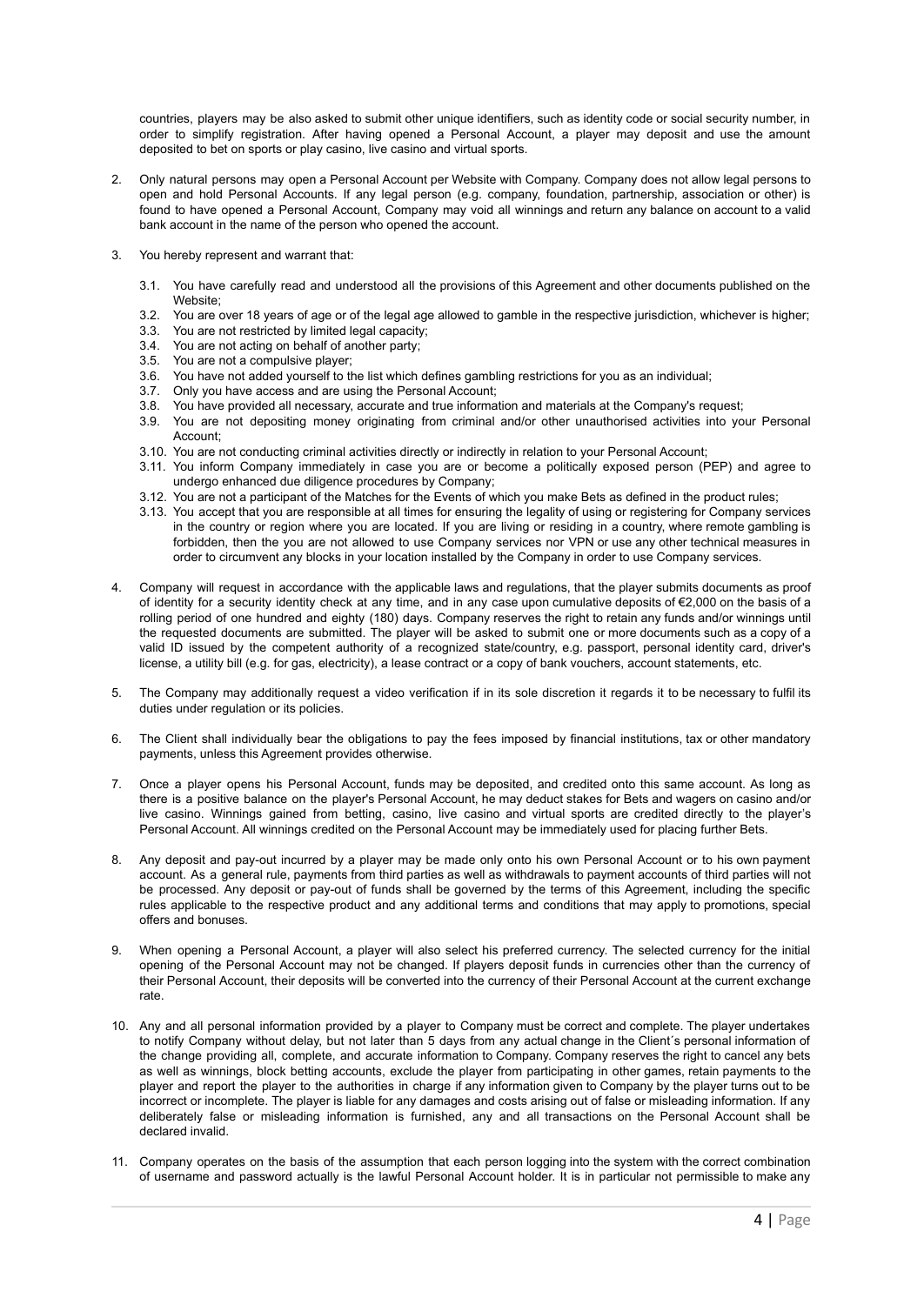transactions for the account of others, on the Personal Accounts of third parties, by forming syndicates of players or in conspiracy with third parties using frontman. Company reserves the right to close Personal Accounts, cancel transactions and retain the payment of funds if the player has made his account available to third parties, makes transactions on behalf of or in the name of third parties, in conjunction with third parties, in groups/syndicates of players by using frontmen, or by using impermissible software tools, or in violation of other provisions of the Agreement and/or the applicable laws and regulations. Company reserves the right to close any Personal Account of players at any time without giving any reasons.

- 12. Every player can open only one account per Website. The use of identical e-mail addresses or telephone numbers in various Personal Accounts is prohibited. The player shall use one e-mail address or telephone number to which only he has access. Should any player open another Personal Account in his own name or in someone else's name or in conjunction with one or several persons after his Personal Account was closed/limited for any reason whatsoever, Company reserves the right not only to close those accounts but also, at any time, to cancel any transactions (bets, wagers), to exclude the player from participating in further games and call in any free money credited. Company further reserves the right to cancel any transactions, refuse all pay-outs, exclude a player from placing bets/the participation in a game and/or block the player's Personal Account if there is a justified suspicion of an event or a bet placed being manipulated/rigged, or a suspicion of circumventing the maximum win/stake, using frontmen, acting as frontman for a third party or acting on a third party's account, or the use of impermissible software tools.
- 13. If a Player attempts to open or has opened more than one account per Website, all accounts may be blocked or closed. Only one account for each household, device, IP address, financial instrument is allowed. Company may perform additional security checks in order to detect multiple accounts.
- 14. It is prohibited for players to sell, transfer, assign and/or acquire accounts, balances, or claims against the Company to/from other players or to third parties.
- 15. Furthermore, in line with the Company policy for the prevention of anti-money laundering and applicable legal obligations, Company does not permit depositing funds originating from criminal activity, depositing funds by using a credit card which a player is not authorized to use, knowingly receiving money from such card in any other manner, colluding with a third party to do so, or using a third party's Personal Account for any criminal activity or illegal purpose.
- 16. Company notifies herewith all players that the Company is unable to provide advice on fiscal or legal matters. Therefore, Company may not be held liable and shall be held harmless by the players for any loss, damage, loss of profits, fees, costs, and any other disadvantage that a player may incur in connection with his use of the services and products offered by Company, unless stated otherwise this Agreement and the applicable rules for specific services and products as amended from time to time.
- 17. For inactive Personal Accounts, i.e., players' accounts which have not recorded any log in and/or log out for a period exceeding 12 consecutive months the Company reserves the right to charge an inactive account fee of EUR 5.- per month. For all other currencies that may be in use from time to time the administrative fee is the equivalent of the above-mentioned EUR amount as per current exchange rate. The administrative charge will be charged to the Personal Account of the player. The first fee for inactive accounts will be deducted on the first day following 12 months of inactivity. All following fees for inactive accounts will be deducted on a monthly basis, i.e., on the first day of each consecutive month until the account balance reaches zero. If upon the deduction of these fees the balance on the Personal Account falls to zero, Company is entitled to close this Personal Account.
- 18. All registered players will be notified at least 30 days prior to any fees being incurred that the inactive account fee is to be charged to their Personal Accounts. Holders of inactive accounts may instantly reactivate their accounts by logging in/logging out or withdrawing the funds within the 30 days' time window without incurring any fees. Players reactivating their account are entitled to a refund of the inactive account fee for the last 3 months.
- 19. Company is also entitled to close Personal Accounts that are undesirable for any other reason without giving a cause and prior notice, including for the reason that the player damaged or is damaging the reputation of the Company. If, on the other hand, the player wishes to close his Personal Account, a request by Live Chat or by email to [support@betmaster.io](mailto:support@betmaster.io) is sufficient. Termination of this Agreement shall not affect the accrued rights or obligations of the parties existing at termination. If the reason for a player requesting the closing of his account is that player's gambling addiction, the player must notify the Company together with his request for closing his Personal Account. When a Personal Account is closed, information relating to the account may be saved for up to ten (10) years from the time the account is closed or however long it is required or allowed under the respective regulation. Related information includes player name, address, phone, email, and account transactional details.
- 20. If internal inspections conducted by the Company's specialists reveal any signs of illegal actions by the Client, the Company may cancel all registered Bets, block the Personal Account, and conduct an additional investigation of such actions, in particular request documents from the Client as may be required for such investigation. If the investigation proves that the Client has not committed any illegal actions, the Personal Account will be unblocked. In other cases, including, but not limited to, non-provision, or provision of an incomplete package of documents, or other attempts by the Client to prevent the additional investigation, the Company may close the Client's account and apply to law-enforcement authorities. This investigation may take up to 30 business days, in some exceptional cases more than 30 business days.

## **E. RESPONSIBLE GAMBLING AND MINOR PROTECTION**

1. Upon opening of a Personal Account and any time thereafter, a player may refer to the various responsible gaming tools provided by the Company. Limits to deposits may be set on a daily, weekly, or monthly basis in a section of Responsible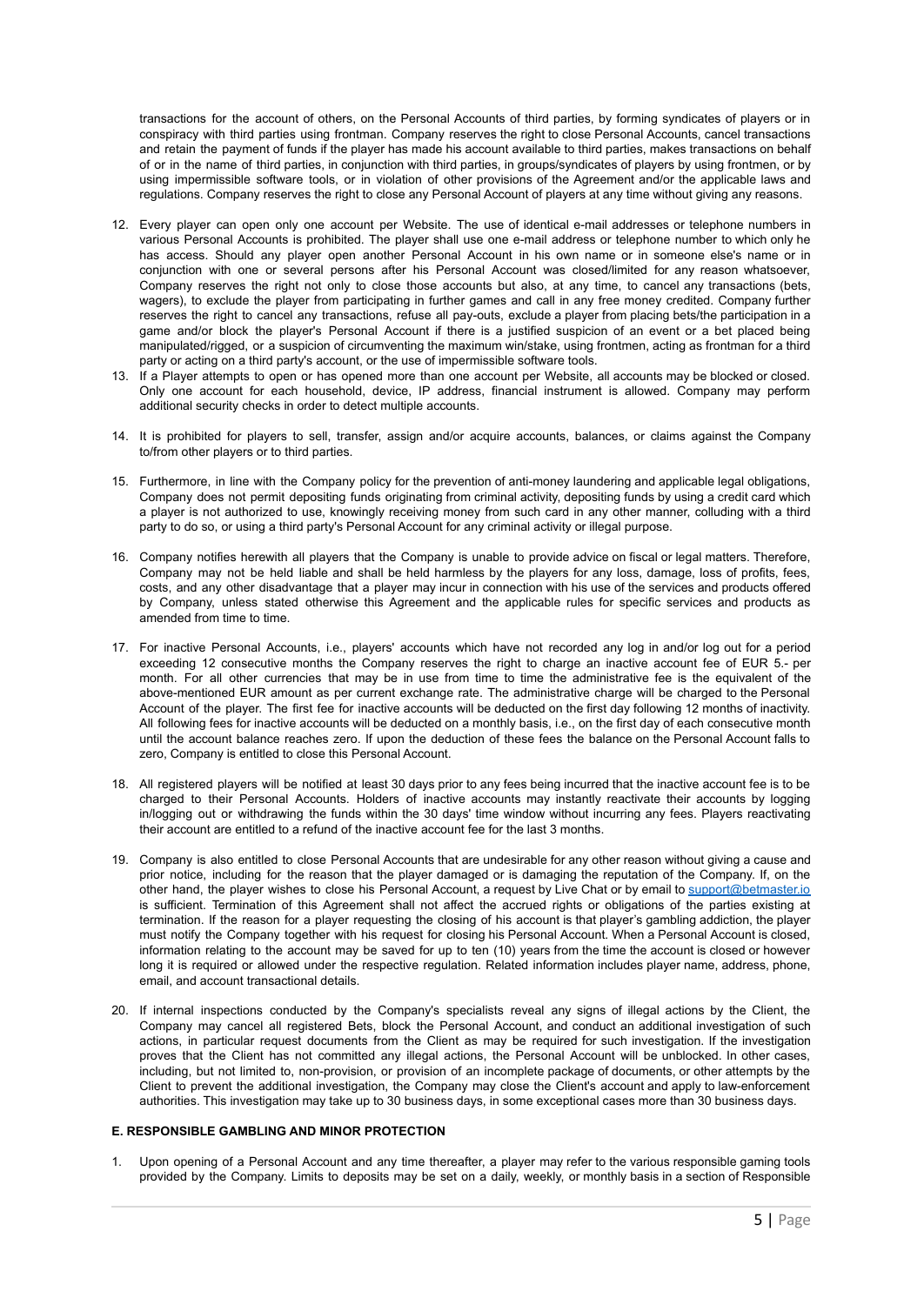Gambling on the Website. Limits to deposits may not function in case the Client opts to use Cryptocurrency or other payment methods as means of deposit. The Client can apply for a definite self-exclusion and Reality check mode. In order to apply for an indefinite self-exclusion, it is required that the player contacts customer service on [responsible@betmaster.io.](mailto:responsible@betmaster.io) For further information and assistance players are encouraged to visit the Company Responsible Gambling site and/or contact customer service.

2. Before the Client self-excludes from use of the Website, he/she must close any open gaming sessions. In this case the Company also recommends the Client to delete all Company's Website related applications from all Client's devices. The self-exclusion comes into full effect once all pending Bets have settled or have been cancelled and the final balance on the Personal Account is zero on the respective Website. Within the self-exclusion period, the Client has the right to request the Company to re-open the Personal Account on the Website. In the aforementioned circumstances, the Company has the right to refuse re-opening the Personal Account on the Website without providing any justification.

3. If the Client wants to restrict his/her gambling for a specific limited time period, the Client must send a request on restriction his access to his Personal Account using the Responsible Gambling feature. The request to restrict access to their Personal Account must include the desired restriction period. The minimum restriction period is 1 (one) day. Once the Personal Account has been self-excluded, the Client shall not be able to reactivate his/her Personal Account under any circumstances until the expiry of the period chosen due to this clause. Once the exclusion period has lapsed, the Client is able to resume betting on the Personal Account after contacting support service and requesting reactivation of the Personal Account. In this case reactivation of the Personal Account will be carried out within 24 hours from the request to support service.

- 4. Refunds of unused balance are subject to the rules set out in section H of the Agreement. During the self-exclusion period the Client cannot make any transactions, including payments. Transactions made before the self-exclusion will be considered valid for the Event to which transactions have been placed. All attempts to open a Personal Account after or during the self-exclusion period will be rejected, and deposit and current Bets will be tied up.
- 5. If a player wishes to reduce or remove a limit or remove an exclusion, these shall become effective only after the lapse of not less than twenty-four (24) hours from notification to Company's customer support service. If a player wishes to remove an indefinite exclusion, such change shall only take place 7 days after that player's request has been received by the Company's customer support.
- 6. Company retains all records relating to players' requests for exclusion and his consequent exclusion for the duration of the self-exclusion period plus a further period of at least six (6) months from expiry of the self-exclusion period.
- 7. By registering on the Website and placing a bet you confirm that you have reached the age of 18 or the age required for this type of activity as the minimum or higher age limit at the jurisdiction of your location. By clicking "Join now", you acknowledge that you are confirming that you are 18 or the required age and indicate your acceptance of our terms and conditions.
- 8. The Company does not permit anyone under the age of 18 or of the age to open a Personal Account or utilise any of the services the Company provides. We take our responsibility in this matter extremely seriously. The Company reserves the right to verify any Client's age and to exclude Clients from its services if there are doubts regarding the attainment of the required age. As part of the registration process, individuals are from time to time required to provide a copy of the Client Account holder's driver´s license to prove the Client is 18 or older.
- 9. The Company instructs Clients who have any minors living in their household to review the following parental control software links, which could prove a useful tool, regarding control and restrictions of the content accessible on the devices they have access to, such as:

https://www.netnanny.com/ https://www.cyberpatrol.com/ https://www.cybersitter.com/ https://www.saferinternet.org

- 10. Also those who have minors living in your household, please do not save your login details so that anyone using the computer can access these or use these. We also advise you not to have your child access your identity documents or bank cards without your knowledge.
- 11. For purposes of fraud prevention and restricting underaged gambling when making payments, including by bank cards or by other payment means, disputing on payments by third parties and investigating such cases, the Company can verify all payments. In such case the Client must provide upon request the following documents:
	- for establishing your identity and/or verification of your age, your identification documents: ID card, driving license, passport, etc
	- for verification of your address: a bank statement, utility bill, or other documents;
	- for the validation of a payment transaction or a withdrawal of funds: the documents requested by our partners - payment systems or agents, in accordance with the professional requirements for combating money laundering and illegal financial transactions;
	- verification process usually may take up to 14 business days, in rare cases more.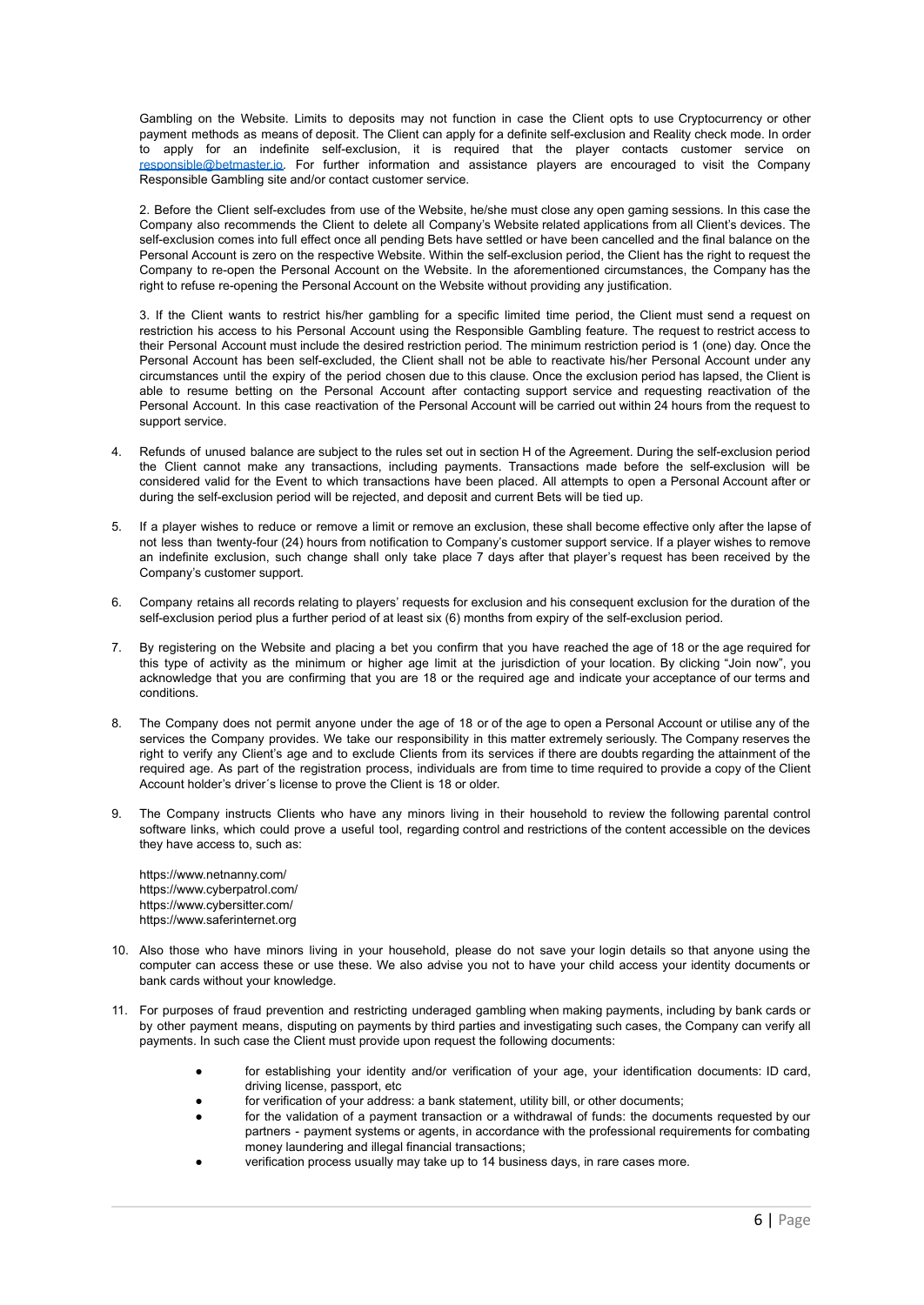PLEASE NOTE THAT ANYONE UNDER THE AGE OF 18 OR THE AGE REQUIRED IN YOUR DOMICILE JURISDICTION FOUND TO BE USING THIS SITE WILL HAVE ANY WINNINGS FORFEITED AND MAY ALSO BE REPORTED TO THE POLICE. IN CASE YOU ARE UNDERAGE AND PLAY ON THIS SITE WITH SOMEONE ELSE´S IDENTITY DOCUMENTS YOU HAVE COMMITTED A CRIME AND WILL BE REPORTED TO THE POLICE. IN CASE THIS HAPPENS MORE THAN ONCE ALL OF YOUR WINNINGS AND DEPOSITS WILL BE FORFEITED.

## **F. PROMOTIONS AND MARKETING**

- Subject to the player's agreement by corresponding account settings, his personal data may be used by Company for marketing activities across various channels including mail, email, telephone call as well as electronic/instant messaging. The use of the player's personal data for marketing activities may be cancelled or restricted to certain communication channels at any time. Players may either adjust the respective account settings or contact our service department by email to [support@betmaster.io.](mailto:support@betmaster.io) Due to the nature of the technical workflow involved, updates to the respective account settings may take up to 48 hours before they become effective. For additional information on how Company processes data for marketing purposes please refer to the Privacy Policy of the Company.
- 2. Promotional offers may take the form of competition, incentive (for example, bonus offer), prize draws, contest or other form of promotion, or combination of any of these (hereinafter "**Promotions**"). The form of particular Promotion shall be described in notices communicated by the Company to inform about each Promotion and/or on individual web page of the related Promotion on the Website. Each Promotion shall be followed by the particular notice.
- 3. Participation in Promotion is voluntary. Promotions are under the Company's discretion. The Company reserves its right to limit publication, access or participation in a particular Promotion only to Clients who met particular requirements. The Company is entitled to restrict at its sole discretion the number of applications for participation in Promotions in which multiple participation is permitted.
- 4. These Bonus Terms (hereinafter "**Bonus Terms**") apply to all Promotions. Bonus Terms apply together with any specific conditions of any product or Promotion set out on individual website of the related Promotion on Website or in notices of Promotion (hereinafter "**Specific Terms**"). Except as otherwise provided, Specific Terms of particular Promotion shall prevail followed by these Bonus Terms and the provisions of the Agreement but only to the extent necessary to resolve such conflict or inconsistency between Bonus Terms and Specific Terms of particular Promotion. By participating in any Promotion, the Client accepts these rules and obliges to follow them.
- 5. All bonuses and promotional offers are subject to the terms and conditions made available when communicating the bonus offer. Bonuses do not apply to any deposits in Cryptocurrencies. All bonuses and offers refer only to the individual recipient of the promotional communication and may be used only once during a stipulated time frame. Bonuses and offers, such as vouchers, may not be sold, transferred, assigned or presented as gifts between players and/or third parties. Promotional offers cannot be redeemed in cash but remain subject to the specific bonus conditions. Company reserves the unlimited right to reclaim any bonuses and promotional offers if the player obtained the offer by fraud or devious means.
- 6. Term of each Promotion will be defined in the applicable Specific Terms. Each Promotion will end automatically at the end of its term. If there is no term of Promotion, such Promotion will end when it is discontinued at Website. The Company has the right to change on its own discretion the term of Promotion at any time during its term due to provisions set out in clause 13 herein.
- 7. If groups of players acting in collusion or as a syndicate or individual players who register several times, set up fictitious accounts or use frontmen attempting to rig bonus offers, Company reserves the right to call in any bonus payments granted, cancel any winnings made with these bonus offers, refuse to pay out any amounts requested and close accounts. Non-recreational players and syndicates of players are not granted any bonuses. Company reserves the right to terminate or change a bonus offer at any time.
- 8. To participate in Promotions, the Client must:
	- 8.1. be 18 (eighteen) years or of the legal age in the country of location. Accounts opened by anyone under the age of 18 or of the legal age in the country of location will be deleted by the Company;
	- 8.2. not be a following party: board member, director, officer, employee, consultant, or agent of the Company or any of its subsidiaries, parent or associated companies, any of its service providers or vendors, board member, director, officer, employee, consultant or agent of any entities connected with any Promotion, or relatives of any foregoing persons. "**Relative**" will include a spouse, partner, children, siblings, and any person residing in the same place with any foregoing persons.
	- 8.3. not be a resident of any jurisdictions where it is illegal to participate in promotions and/or win cash prize;
	- 8.4. participate in any Promotion only once unless otherwise specified in related Specific Terms of Promotion. The fulfilment of this condition shall be checking by the Company through following: IP-address, email, cookies (if applicable), phone number, coincidence of paying account, shared computer (computer with public access);
	- 8.5. be resident and/or located on the territories of a particular country as set out in the applicable Specific Terms;
	- 8.6. legally use Website and its services due to this Agreement.
- 9. The Company is entitled to notify a Client about his/her ban to participate in Promotions but does not have to do so. Such ban shall not apply to Promotions in which a Client is participating at the time of receiving of respective ban notification except in cases when the Client has violated the mandatory requirements for participation in the Promotion. If the Client does not comply with such requirements, the Company is entitled to look for the return of any bonus, payment, award, or other prize including from such Client's Personal Account.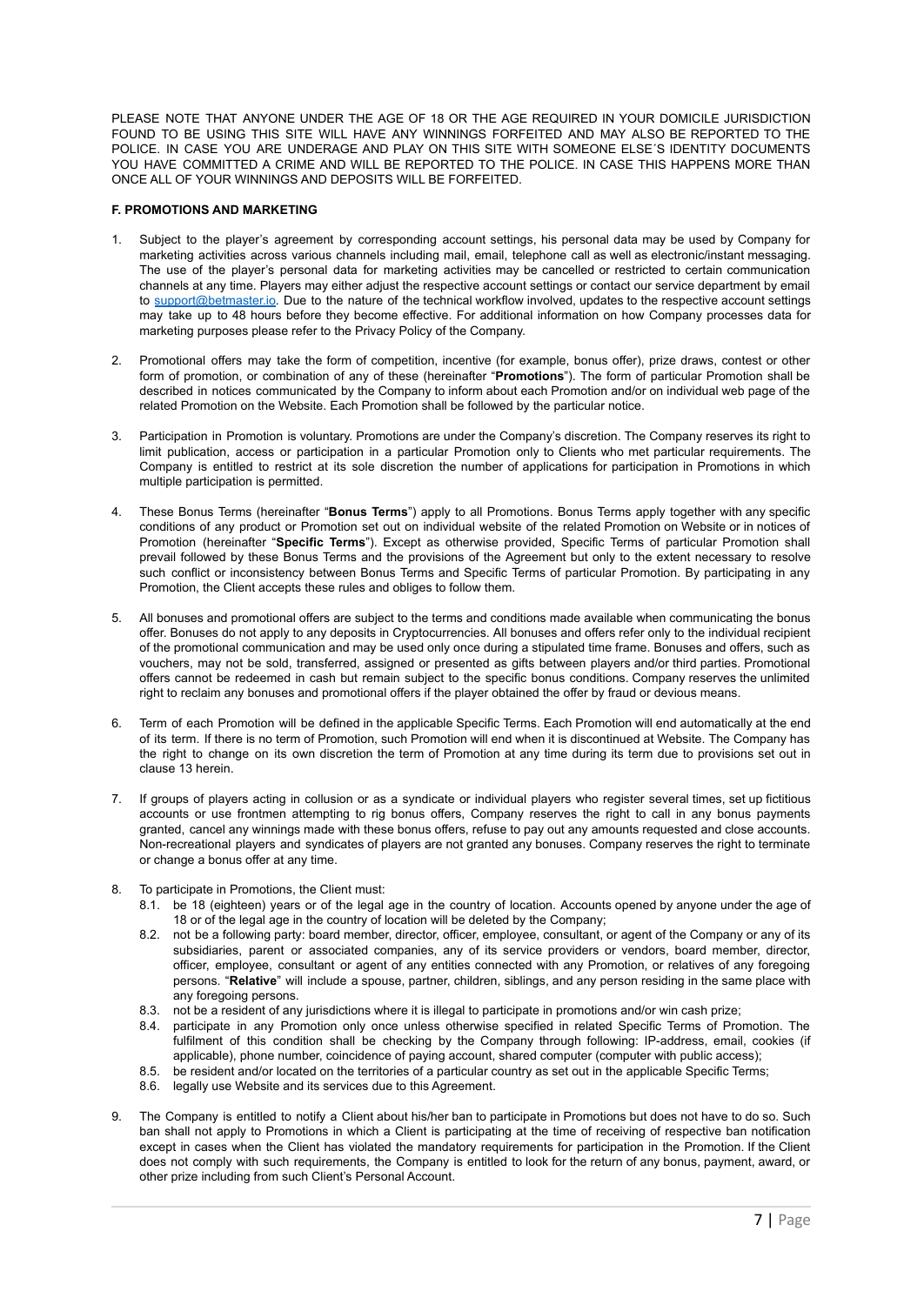- 10. Fraud, multiple accounts, multiple entries, circumvention of measures to prevent fraud and/or unauthorized access/entry, participation which violates Bonus Terms are prohibited.
- 11. The Company is entitled, at its sole discretion, to disqualify any Client who committed a fraud or falsified or attempted to falsify the participation process or the progress of any Promotion, or violated this Agreement, Bonus Terms and/or Specific Terms, or who can, in a reasonable opinion of the Company, damage the Company's reputation and brand or reputation of any company of our group.
- 12. The Company reserves the right to exclude from Promotions any Client or to completely hide Promotions from any Client
- 13. The Company reserves the right to ban the use of the Website if the Company considers that a Client has tried to enter by using more than one accounts or engaged in any fraudulent or illegal activity (including activity that violates domestic laws) whether or not the Client won a prize. The Company reserves the right to close Personal Accounts and refuse to pay bonus/prize or other incentives of Promotions if the Client used multiple entries/accounts.
- 14. Bonuses may be released as real-money sum or another kind of incentive. The Company is entitled to control the use of bonuses before the Client is able to withdraw a sum of a bonus.
- 15. Any bonus or reward issued is valid for a period set out in Specific Terms or in description to bonus/reward issued unless stated otherwise by the Company. In the event of any conflict between bonus/reward period specified for one and the same bonus/reward in Specific Terms and in description of the issued bonus/reward, the bonus/reward period set out in description will prevail. The Company is entitled to withdraw from the Client's Personal Account any remaining/unused bonus/reward unless otherwise stated in Specific Terms of each Promotion.
- 16. All bonuses credited shall be accepted unless otherwise indicated in Specific Terms. Once accepted, a bonus will be credited to the relevant Client's Personal Account.
- 17. The Company reserves the right to set out, at its sole discretion, any additional limitations, and requirements on release and/or withdrawal of a bonus in Specific Terms of each Promotion.
- 18. The Client may only withdraw any funds from his/her Personal Account obtained via bonus/incentive when the Client has met the betting restrictions applicable to that bonus/incentive offer.
- 19. In the event that the Client withdraws funds in respect of which the Client has received or has the right to receive a bonus, without having met any applicable additional limitations and requirement on release and/or withdrawal of a bonus or general eligibility criteria, the Client shall be deprived of the entire bonus and any winnings resulting from this bonus. In this case the Company shall be entitled to deduct this sum from the relevant Personal Account.
- 20. Subject to clause 16 in Section F herein, unless otherwise indicated in the applicable Specific Terms, all real money bonuses shall be paid into account of qualifying Clients within the period determined by the Company on its own discretion or specified in Specific Terms of each Promotion.
- 21. The Client's use of any real money bonuses is subject to the Company's review for irregular playing patterns. To ensure fair gaming and proper use of bonuses, low margin betting, equal betting, zero risk bets or hedge betting are considered as irregular playing when placed to use bonuses. In the event when the Company considers that an irregular gaming pattern has taken place, the Company is entitled to prevent withdrawal of funds on the Personal Account and/or to withhold any of the Client's winnings obtained from the Client's use of bonuses.
- 22. In the event that more than one real money bonus or any excess payment is accidentally paid to a qualifying Client, the Company reserves the right, without prejudice to any other rights under the Bonus Terms, to seek return of the amount of any additional real money bonus or payment from that Client's Personal Account.
- 23. To protect against unfair use of bonuses, the Company reserves the right, at its sole discretion, to apply a maximum bet with bonus funds per round per any valid game and the triggering deposits relating to bonus funds. Any Client found to be abusing such maximum bet limits will lose the entire bonus including any remaining bonus funds and any winnings earned from it.
- 24. The Company accepts no liability in relation to the Client's participation (or inability to participate) in any Promotion, including without limitation any use (or inability to use) any prize to the maximum extent authorized by law, except that the Company does not exclude its liability for personal injury or death caused by the Company's negligence or for fraudulent misrepresentation or any other liability that may not be limited or excluded by law.
- 25. If any Promotion cannot be executed as planned to include due to technical problems or circumstances beyond our control, the Company shall incur no liability and no bonus, payment or prize will be awarded.
- 26. The Company is entitled to alter, discontinue, or terminate any Promotion or any aspect of it at any time, with or without notice, for any reason, including without limitation if there are any printing, production, distribution, or any other error in any Promotion communication or on Website, or any error in the preparation for or conduct of any Promotion affecting the result of Promotion or the number of participants or the value of claims.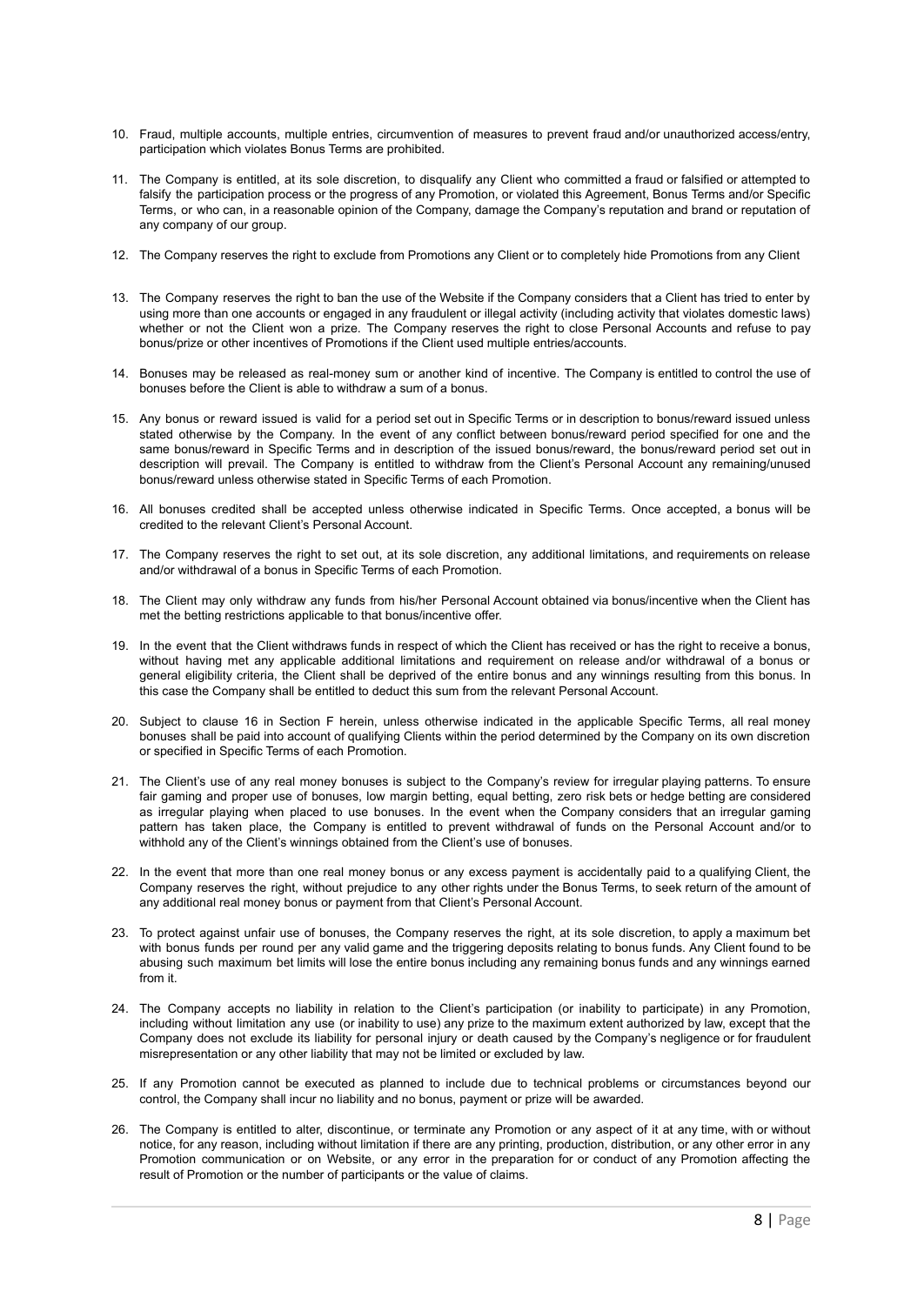- 27. The Company's decision on all or any matters shall be final, and no correspondence shall be entered into.
- 28. The laws of Curaçao apply to all Bonus Terms. Any disputes or conflicts between the Client and the Company related to or arising of Bonus Terms or any Promotion shall be dealt by the courts of Curaçao.
- 29. If these Bonus Terms or any applicable Specific Terms are translated into a language other than English, the English version shall prevail where there is any inconsistency.
- 30. For any questions related to Bonus Terms, please contact our support service by Live Chat or email to [support@betmaster.io](mailto:support@betmaster.io).

## **G. PLACING BETS**

- 1. Bets shall be accepted in the amount not exceeding the current balance on the Personal Account.
- 2. If You do not have sufficient funds in your Personal Account, you will be unable to place a Bet. Part-pays and/or payment for preceding period and/or payment delay are not allowed. Monitoring your Personal Account, balance and amounts necessary for making payments, fees and charges withdrawn during deposit is the responsibility of the player.
- 3. Unexpected technical problems or circumstances outside the control of Company such as technical problems with third party providers allow Company to cancel Bets and give refunds to players within deadlines established by the Company. Where a game is stuck in a state where it cannot be finished, for example, a connection loss while playing, Company has the right to "clean up" such Bets at a regular basis and refund the Bet/wager to the player's Personal Account. This is performed on a monthly basis. If the game has been aborted or miscarried on the server, the player will be refunded.
- 4. The terms of Bets are not fixed, therefore, before making a transaction you should review the up-to-date terms of Bets. Changes in Bet terms shall not apply to previously registered Bets. The minimum and maximum deposit amount may be limited by the Company and we will notify the Client about this on the deposit page of the Website.
- 5. Additional sportsbook rules apply. Player should introduce himself to sportsbook rules before placing bets. Sportsbook rules can be found below.

## **H. DEPOSITS AND PAYMENT METHODS**

- 1. Company is using the service of Reinvent Ltd (company number: HE347217, having its registered office at: Agias Fylaxeos & Christoforou Perraivou, 2 KALIA COURT, 4th floor, Flat/Office 301, 3025, Limassol, Cyprus), who operates as a payment intermediary.
- 2. All available payment methods (including via mobile applications) are described on the Website and can also be accessed from the link.
- 3. The Personal Account can be deposited in currency selected at the first deposit. Subsequent changes of the selected currency are not available.
- 4. The Website, and including the service available on it, is not a payee and does not provide payment services. All payments are made through payment intermediaries and/or payment systems (list of payment methods). Payments by other means will not be deemed to have been properly made. The Client is liable for all losses and damages arising out of such failure.
- 5. For payments onto the player's Personal Account, a minimum that depends on the payment system applies. Please refer to the payment page in order to find out what minimum deposits apply to your payment system. If a deposit is made that is below the required minimum, it will be impossible for us to accredit the funds to the account. This applies to all payment methods, including cryptocurrency deposits
- 6. The funds shall be charged to the Personal Account:
- 6.1. after successful e-mail/SMS verification,
- 6.2. using the methods listed on the Website subject to the restrictions the Company may impose on any method from the list,
- 6.3. in the payment currency used by the Client to replenish the Personal Account. In this case, the balance on the Personal Account will be reflected in the currency selected by the Client in the account settings and will be an indicative value the amount of which will depend on the quotations set on the financial market,
- 6.4. to the extent the Client acts as a player and is the payee,
- 6.5. in case all the rules of the Agreement have been observed.
- 7. The Client is responsible for all fees in respect to the Internet connection, his or her computer and related communication equipment.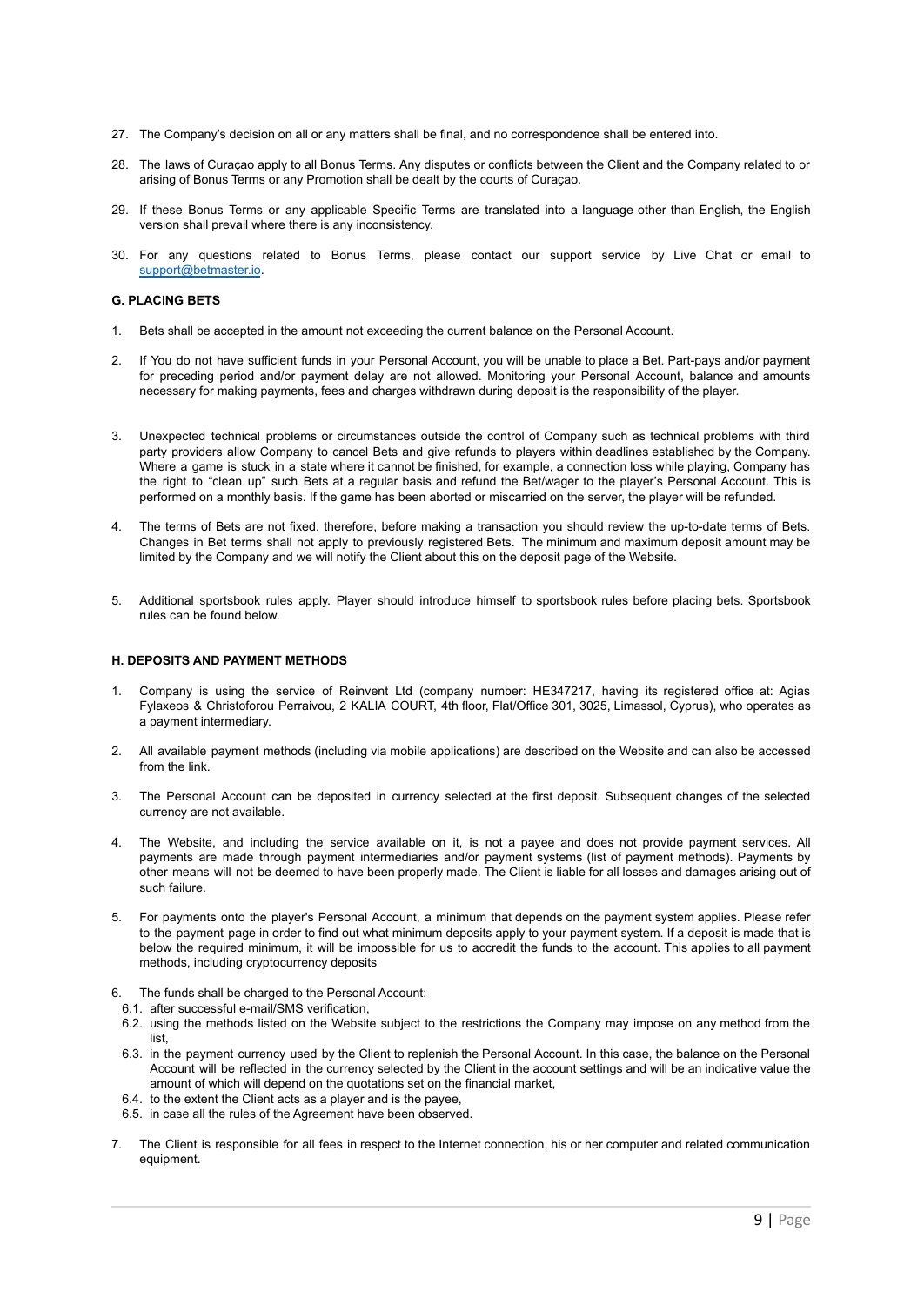- 8. The Client does not have the right to make a payment in the event that he is located in a Restricted or Prohibited Territory wherein gambling is prohibited.
- 9. Depositing money into the Personal Account will be made from one (1) to five (5) business days from the moment of actual receipt of funds to the accounts of the Company.
- 10. Client funds are protected in the event of insolvency by segregation of funds in a separate bank account. Furthermore, the Company's bank of choice ensures that Client funds are not subject to the enforcement, seizure, or execution of any claim against the Company and these funds are not considered to form part of the Company's assets in the event of insolvency.
- 11. Company is not a financial institution and does not grant interest on deposits. Company is unable to provide advice on fiscal or legal matters. Each player assumes full responsibility as to choosing most suitable payment methods and currencies.
- 12. Company reserves the unlimited right to apply certain restrictions to the payment methods in selected countries and/or for certain players.
- 13. In case of Cryptocurrency deposits, the Client must use the wallet credentials valid at the time of deposit as the Company may change wallet credentials and wallets from time to time for security reasons. The Client must not use the same wallet address for deposits as used before without prior confirmation from the support team of the Company. If the Client fails to contact the support team prior to the deposit of the funds, the funds may be lost and not accredited to the Personal Account of the Client.

## **I. PAYING OUT**

- 1. The player may request a pay-out of his winnings from his own Personal Account at any time.
- 2. Please note that all deposits and pay-outs may be subject to an administrative fee of up to 5% to cover any transaction expenses incurred.
- 3. The player will not be reimbursed in arrears for any differences between the amount credited and the amount debited from his credit card resulting from exchange rate fluctuations and bank charges by the bank issuing the credit card. Details on recovered charges can be accessed from the Transaction history link. For our casino offering pay-out ratios apply. In order to review specific pay-out ratios per game players may refer to the "Help/FAQ" menu (section payout/payout ratio casino) or to the return to player rates (RTP) listed by the provider within the individual game frame. The term pay-out ratio or RTP refers to the relationship between stakes and winnings. It is based on settings of the random number generator and will be achieved on a long-term and average basis. Generally, the pay-out ratio of casino games offered by Company exceeds 95%.In any case, Company reserves the unlimited right to apply certain restrictions to the payment methods in designated countries and/or to certain players at its sole discretion. As a general rule, all funds that have been paid in the Personal Account, shall be paid out in the same manner (credit card, bank transfer, etc.) as the deposit occurred if supported by payment provider. If the Company has terminated this Agreement, then available funds on the balance free from any liabilities to the Company or other third parties will be paid out to the payment system used for depositing or any other at the sole discretion of the Company.
- In case any refund is required to be made by the Company, it will only be made to the same account or using the same means of payment the funds were deposited with only in case the refund is required due to breach of the Agreement by the Company. In case that is not possible due to the limitations of the payment means provider - no refund of the deposits is possible.
- 5. Company has the exclusive and unfettered right to rule that withdrawals may be made only by bank transfer in order to validate the identity of the player.
- 6. The time for the withdrawal to be finalised may vary due to the circumstances but a withdrawal attempt should be approved or denied within 5 business days. A player shall be informed about reasons for any delay if the time for the money to arrive at the players account exceeds ten (10) business days.
- 7. Company reserves the right to charge a processing fee on any deposits which were not, or only partly, spent on play, should the player wish to withdraw the funds. Such processing fees may amount to up to 10% of the amount deposited.
- 8. Funds or balances on a Personal Account of one player cannot be transferred to a Personal Account of another player.
- 9. If the player incurs any extra costs in the course of the payment transaction, (e.g. upon paying out, paying in, payment of processing fees) e.g. due to retransfer to credit cards, higher transaction costs in the case of foreign bank transfers, etc., Company is entitled to charge the player´s Personal Account with these additional costs. Likewise, costs arising from returned transactions for which the user is responsible (e.g. due to a wrongly stated account number, insufficient credit on the account, etc.) must be reimbursed by the holder of the account.
- 10. For withdrawals from the player's Personal Account, a minimum of EUR 20 applies. Minimum pay-out limits in all other currencies in use from time to time are listed on the payment section of this site. The maximum daily gain for one player for sports betting wins payable by Company is EUR 15,000 or its equivalent in another currency. The maximum amount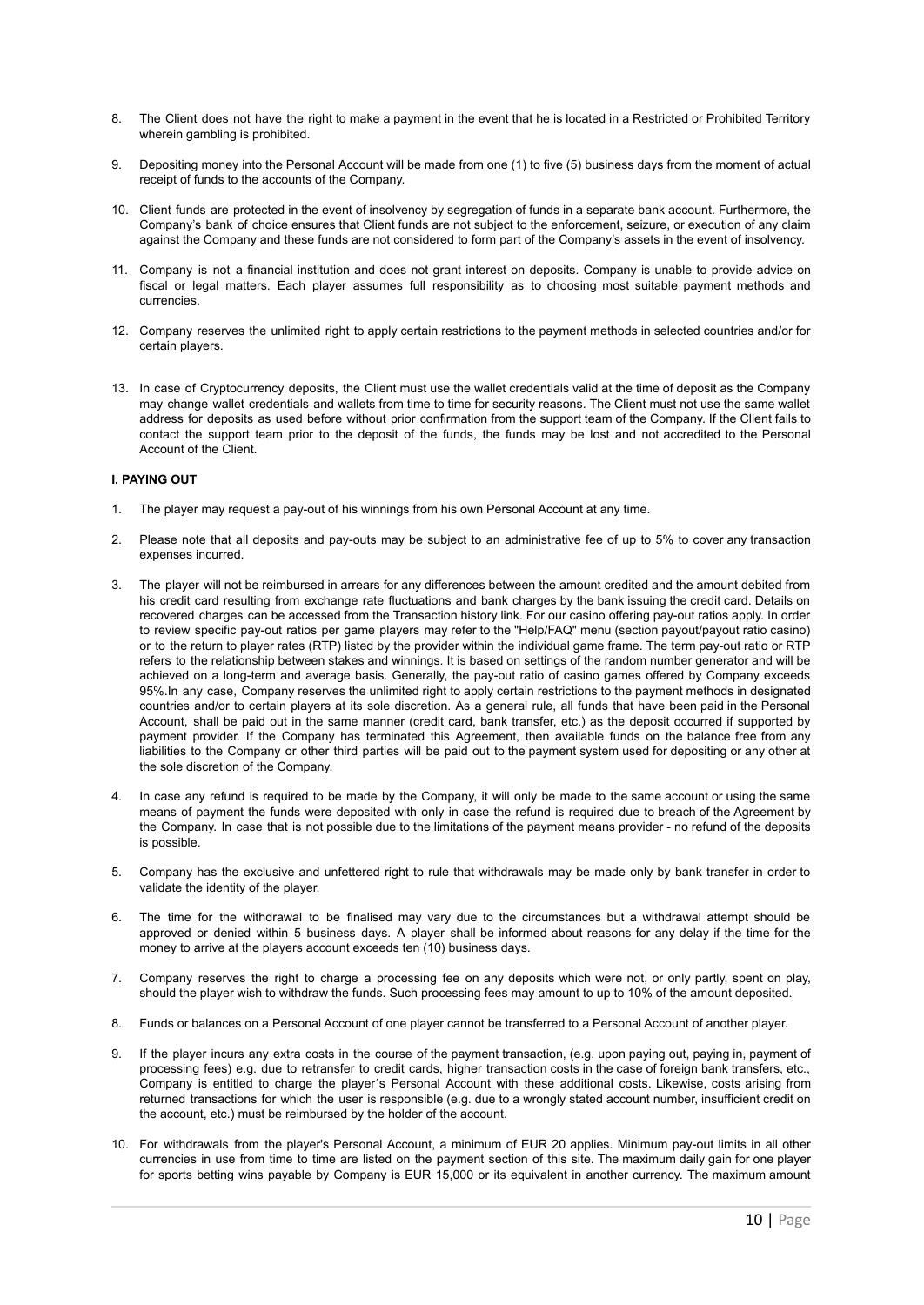that can be withdrawn from casino wins is 125,000 EUR per player per month. The Company may limit the withdrawal limit to 50,000 EUR per month in case the player wins per a single win more than 50,000 EUR or an equivalent sum in a different currency, unless stipulated differently in the Agreement. The daily, weekly, and monthly limits of withdrawal can be revised and changed by the Company on a case-by-case basis. Exceptions to these withdrawal rules can be made upon the discretion of the Company.

- 11. Finally, Company reserves the unfettered right to deduct a 5% service fee at its discretion from winnings in sports-betting achieved by players residing in selected countries. This service fee will be deducted prior to the winning being credited to the player's account and covers additional expenses for enabling the player to access our gaming services and play on our site.
- 12. The funds will be withdrawn from the Personal Account up to five (5) business days after the Company receives the Client's request, provided the following terms are met:
	- 12.1. the Personal Account has enough funds for withdrawal including the fees charged by financial institutions,
	- 12.2. the withdrawal request includes the method, currency, and account number used by the Client upon depositing monies into a Personal Account
	- 12.3. the withdrawal request contains all information required to make a money transfer,
	- 12.4. the Client is a player and a payee of monies,
	- 12.5. the funds on the Personal Account were used in pursuance of this Agreement,
	- 12.6. verification of the Client was successfully completed if such verification was requested by the Company,
	- 12.7. no force majeure occurs.
- 13. Additional terms and rules on withdrawals can be accessed from the Website.
- 14. If Company mistakenly credits a player's Personal Account with monies including any winnings that do not belong to that player, whether due to a technical or human error or otherwise, that amount will be considered to be the property of Company and will be transferred out of your Personal Account as soon as possible after Company becomes aware of the erroneous payment. If prior to Company becoming aware of the error a player has withdrawn funds that do not belong to the player, without prejudice to other remedies and actions that may be available at law, the mistakenly paid amount will constitute a debt owed by the player to Company. In the event of an incorrect crediting, the player is obliged to notify Company immediately by email.

#### **J. INVALIDATION OF TRANSACTIONS/FRAUD/ANTI-MONEY LAUNDERING**

- 1. Company reserves the right to block or close any Personal Account at any time and to cancel or declare as void transactions in its sole discretion if the following conditions apply:
	- 1.1. Company detects transactions with irregularities that may negatively affect the processing of payment transactions and/or which gives rise to the suspicion of a violation of the Terms (e.g., the name and address of the player do not match the name and address associated with the credit card, or other mode of payment, used by the player).
	- 1.2. Company considers that the player has violated any other regulation contained in these Terms, the rules of the game and specific rules as applicable from time to time. Any decision of Company regarding the invalidation of transactions and the blocking or closure of Personal Accounts shall be binding upon the player. Any such decision is within the sole discretion of Company, does not require any justification towards the player and may not be contested by the player. In the circumstances referred to above, Company shall also be entitled to withhold and/or retain any and all amounts which would otherwise have been paid or payable to the player.
	- 1.3. Company considers that the player used the products and services offered on [the](http://www.betmaster.com) Website in an inappropriate manner or has deliberately cheated or taken unfair advantage of Company or any of its other players.
	- 1.4. Company considers that the player used the products and services offered on the Website in a fraudulent manner and/or for illegal and/or unlawful or improper purposes.
	- 1.5. Player used devices such as robots or other artificial assistants, external programs or mathematical techniques or any manipulative strategies that distort normal gameplay and gave the Client an unfair advantage and did not leave place for chance (especially in roulette games).
- 2. For fraud prevention purposes when making payments, including by bank cards or by other payment means, disputing the payments by third parties and investigating such cases, the Company can verify all payments. In such case the Client must provide upon request the following documents:
	- 2.1. for establishing your identity and/or verification of your age, your identification documents,
	- 2.2. for verification of your address, a bank statement, utility bill, or other documents,
	- 2.3. for the validation of a payment transaction or a withdrawal of funds, the documents requested by our partners payment systems or agents, in accordance with the professional requirements for combating money laundering and illegal financial transactions.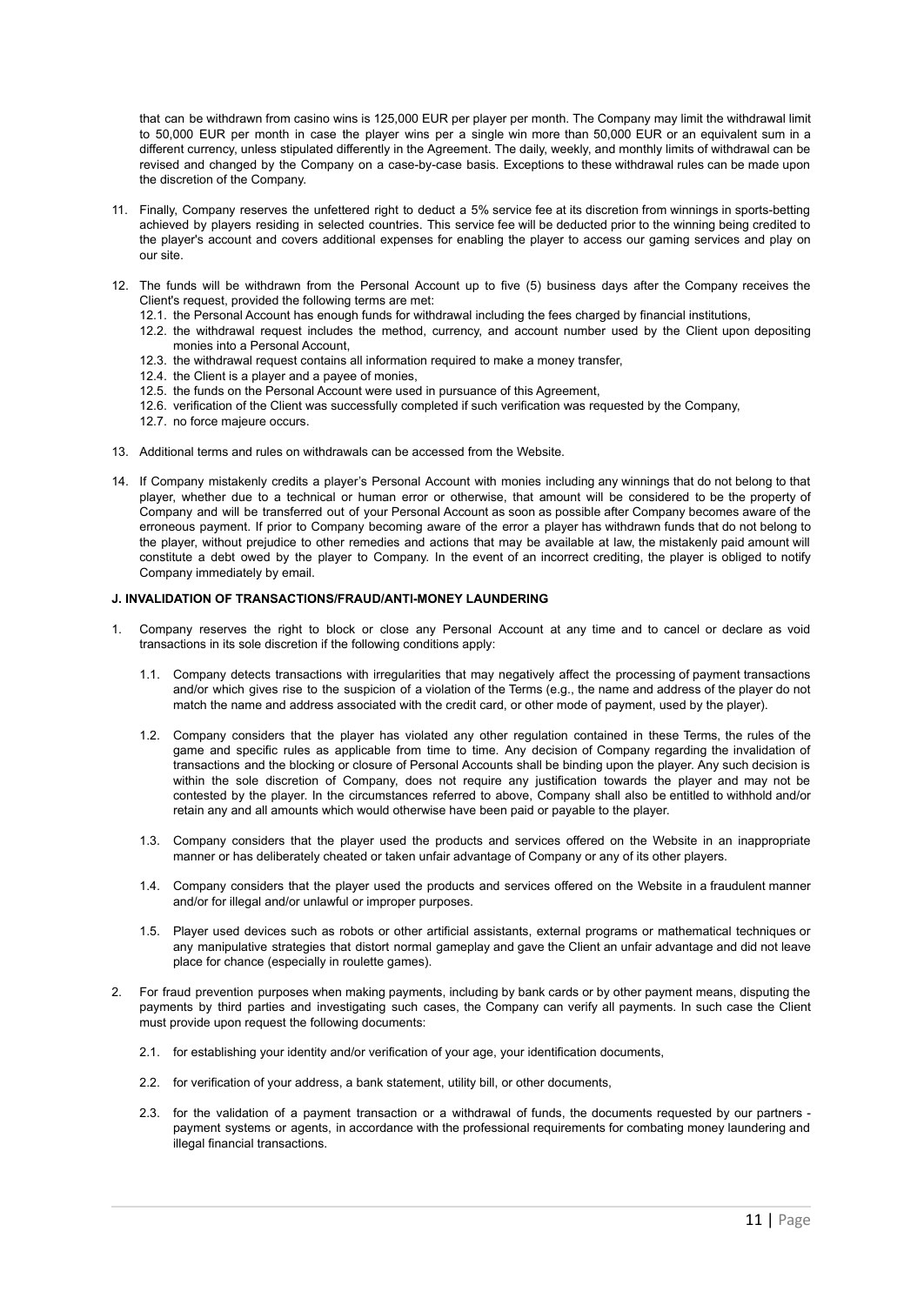- 3. All of the funds deposited to a Personal Account need to be used in the services provided by the Company at least once before they can be withdrawn. If the value of a deposit is not played through in full before a withdrawal is requested, or there is any evidence of a series of bets/wagers placed which results in guaranteed player profits irrespective of the outcome, or where all the betting/wagering is determined to be low risk, Company reserves the right to request a receipt showing proof of betting/wagering with non-low risk before any withdrawals are processed.
- 4. Upon the Company's request, the Client shall provide other documents necessary for the verification of payment (including in the case of a request for a refund). The performance of the refund request can be postponed and/or not satisfied if all the documents necessary for such performance are not provided, or there are claims of third parties for the amounts on the Personal Account (for example, a return payment on the payment system). If the requested documents are not provided, the Company has the right to suspend the provision of services, including by blocking access to the Personal Account. Also if the payment system used by the Client does not allow for refunds then in order to process the refund application by the Company, the Client needs to provide alternative means of payment for the refund that is accepted by the Company.
- 5. Verification process usually may take up to 5 business days, in rare cases more than 5 business days.
- 6. Cardholder must retain a copy of transaction records and merchant policies and rules.
- 7. Company takes any form of fraudulent activity of players very seriously. Any fraudulent activity, as determined at Company's sole discretion, is strictly prohibited. Fraudulent activity may include, but is not limited to, stolen credit cards, transfer of funds to other player accounts (chip dumping), forgery, collusion, the use of impermissible software tools, the provision of false registration data or other requested information, etc. In addition to any other remedies provided under these Terms or the applicable game rules, Company reserves the right to pursue claims for criminal prosecution and/or civil damages concerning any fraudulent activities. Players involved in any form of suspected fraudulent activity and any suspicious transaction will be reported to the appropriate authorities. Company is requested to do so by the police, any regulatory authority or court and/or Company considers that any of the events referred to above may have occurred or are likely to occur.
- 8. The Company sometimes receives chargeback requests from issuing card providers in relation to Clients and Personal Accounts. This occurs when a Client claims that the relevant transaction was not undertaken by the Client. If this is claimed by you to your card provider, we have the right to suspend Personal Account whilst we investigate the chargeback. If a chargeback request is received, we will contact you to confirm the transaction / investigate the chargeback request. Reminders may be sent should the requested confirmation not be received. If we are unable to contact you, your Personal Account may remain suspended or be closed. Sadly, not all chargeback requests are valid and can, when made without basis, constitute a fraud / attempted fraud against the Company. In the case of invalid or false chargeback requests, we will close your Personal Account and freeze the funds.
- 9. Company is committed to ensuring that the current regulations against money laundering and the financing of terrorism are strictly adhered to. This commitment implies that sophisticated tools have been put in place to continuously monitor and minimize operational risks. The depositing of funds obtained illegally or by improper means is strictly prohibited. Any Client activity on the Website will be monitored and assessed to this effect. Suspicious activity will be reported instantly to the authorities in charge. By accepting these terms and conditions the player acknowledges that he may deposit money into the Personal Account only in order to play and use the services offered. Likewise, the player may only withdraw winnings and not the funds deposited into the Personal Account. Players who deposit and withdraw without gaming activities will have their funds blocked until investigations have been concluded and incur a processing fee of up to 10% of the deposited amount.

#### **K. FORCE MAJEURE**

- The parties shall be relieved from liability for failure or improper fulfillment of their obligations arising out of this Agreement due to force majeure, including, without limitation, natural disasters, fires, anthropogenic accidents or disasters, accidents on engineering structures or utilities, DDOS attacks, mass disorders, military actions, acts of terrorism, riots, civil commotion, strikes, economic and political crises, regulations of state, pandemic and local authorities preventing the Parties from fulfilling their obligations hereunder, waiver by third parties of their obligations, i.e. extraordinary and insuperable circumstances under given conditions occurring after the effective date hereof.
- 2. If the Company assumes there are any force majeure circumstances, it may without any preliminary approval:
	- 2.1. suspend accepting Bets:
	- 2.2. suspend accepting clients' orders;
	- 2.3. suspend or change the application of some or all provisions of this Agreement that cannot be implemented due to force majeure;
	- 2.4. block the Personal Account.
- 3. Save as directly provided hereunder, the Company shall not be held liable for any damage or losses incurred because of its failure to perform or improper performance of any contractual obligations as a result of force majeure.

#### **L. INTELLECTUAL PROPERTY**

1. The player acknowledges that the software, gaming system and all material which is visually or audibly presented to the player by Company is entirely the property of Company or its licensor and that the player has no rights or claims whatsoever to any such intellectual property.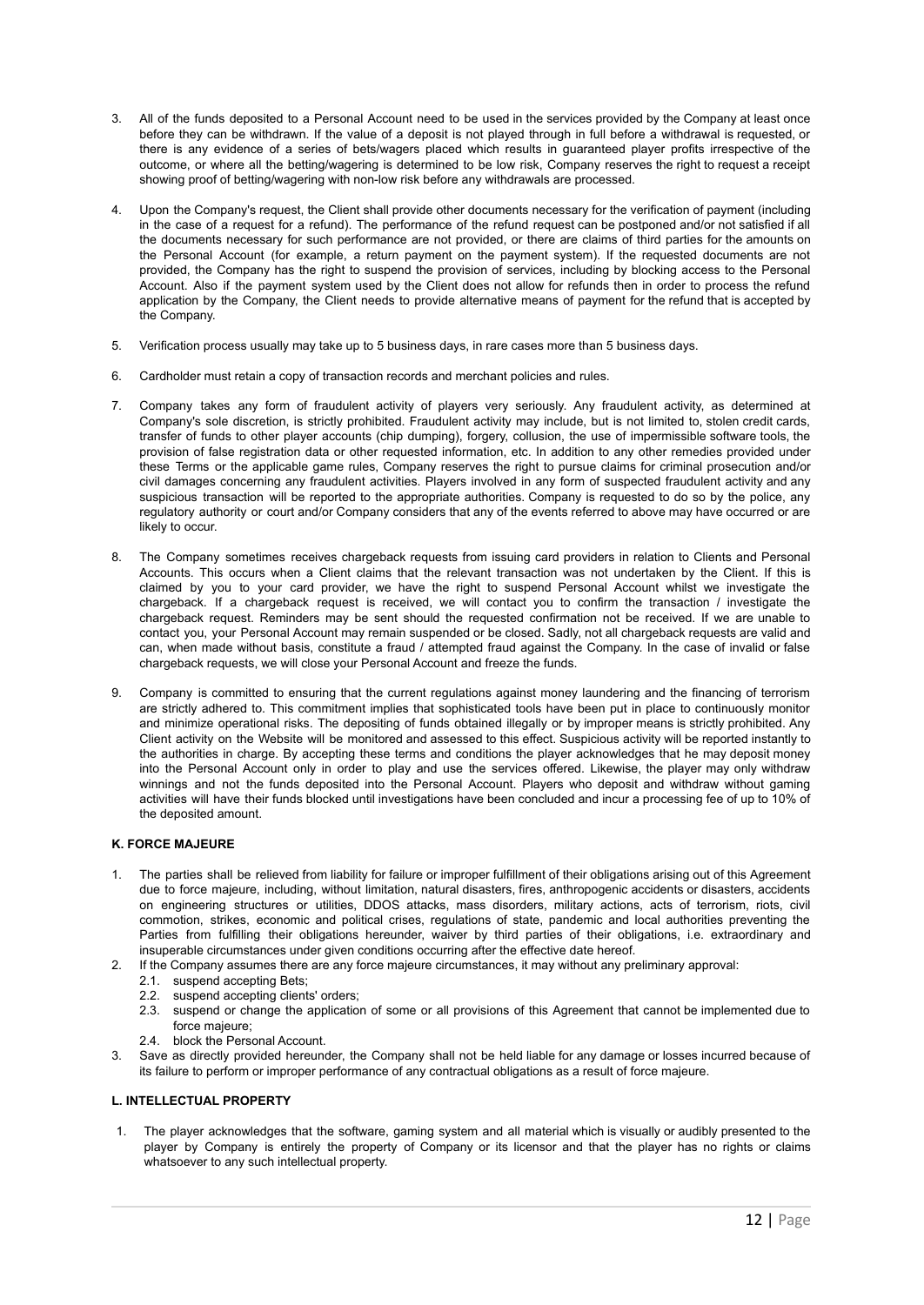2. For the avoidance of doubt, data mining or scraping from Company's Website without the express written permission of Company is not permitted.

#### **M. PERSONAL DATA PROTECTION**

- 1. Company is committed to the protection of players' personal data. Personal data means any information relating to an identified or identifiable individual. For further information on how Company processes personal data as well as players' rights upon their data, players are referred to the Company Privacy Policy. The processing of players' data on Website complies with all applicable data protection regulations including the European General Data Protection Regulation.
- 2. Notwithstanding Company's commitment to the protection of players' personal data, under no circumstances shall Company be liable for any damages caused by any incorrect, delayed, manipulated/rigged or abusive transfer of data via the internet. Company will take appropriate action in order to protect the user data stored by Company, but Company will not be liable if third parties obtain control of, or process user data information despite of all precautions taken. It is agreed between the contract partners that no claims for damages may be asserted against Company in any such cases.
- 3. The processing of data for online gaming requires the use of codes (username and password) chosen by the player himself. Username and password chosen by the player shall be robust enough and kept secret. The player shall at all times remain responsible for maintaining and protecting the secrecy of his Personal Account, the username, and any password. Players must not allow third parties access to use their Personal Account.
- 4. Company will not be liable for any abuse of the betting account through the use of the player's username and password by third parties. Furthermore, Company shall not be liable and shall be held harmless for any losses incurred by a player due to the use of the betting account by any third party and any such losses shall not be refunded by Company. We explicitly state that the username and the password must be kept secret and confidential by the player as all transactions via the account for which the username and password is entered, will be for the account of the player.
- 5. Where registration of a Personal Account is made possible, or easier, for users through a third-party site or app with which Company is integrated, personal data inserted by a user into that third party site or app may be visible to that third party and a user may be required to agree to that third party's use or storage of his data. In any event Company makes it a condition of its agreements with third party suppliers that such third parties' use of personal data obtained by virtue of their agreement with Company is strictly in compliance with applicable data protection laws.

#### **N. COMPLAINTS AND DISPUTE RESOLUTION**

- 1. Any complaints or queries relating to the handling of player affairs on [www.betmaster.io](http://www.betmaster.io) shall be addressed to complaints@betmaster.jo. The Company shall confirm receipt of the Client's complaint by e-mail to be sent within seven (7) business days from receipt of the complaint.
- 2. Company will make every effort to resolve the player's complaint within 20 business days subject to verification compliance of the player presuming the player has responded sufficiently to any of the Company´s additional requests for information or compliance. If any complaint has not been resolved to the player's satisfaction, the player may request that the complaint be escalated.
- 3. Clients' complaints shall be considered based on the information available to the Company and the official sources of sport events. Information provided by other competing companies shall not be taken into account or considered.
- 4. The Client undertakers to comply with the following obligations:
	- 4.1. to notify the Company within seven (7) calendar days after the session date, that he disagrees, as а complaint, with the outcome of а specific Game of Chance, The complaint with respect to a Bet shall be submitted within seven (7) business days after the person learned or must have learned about the alleged infringement of rights.
	- 4.2. to notify Company within one (1) calendar month after the session date, that he disagrees as a complaint with any other matters, not directly related to the outcome of а specific game of chance, however, in relation to his Personal Account, such as but not limited to matters of pay out, suspension and the calculation of bonuses,
	- 4.3. to refer any unresolved disputes to a binding out of court dispute resolution, arbitration or court proceeding of the applicable jurisdiction within three hundred and sixty-five (365) days after the session date.
- 5. Company undertakes:
	- 5.1. not to transfer any claims of the Client or elements related to such claims as, however, not limited to: Personal Accounts, credits, funds, winnings and entitlements,
	- 5.2. to resolve the Complaint by means of non-binding and voluntary mediation,
	- 5.3. to refer any unresolved disputes to a binding out of court dispute resolution, arbitration or court proceeding of the applicable jurisdiction.
- 6. The Party claiming an infringement upon its rights may send a complaint to the other Party's e-mail.
- 7. Any disputable situations arising between the Company and the Client shall be settled out of court.
- 8. If the complaint is regulatory in nature and does not have a transactional element, the player may within reasonable time file a complaint with the Curacao eGaming through their portal: <https://www.curacao-egaming.com> by identifying themselves by a declaration of a notary. Curacao eGaming does not accept complaints unless a complaint has properly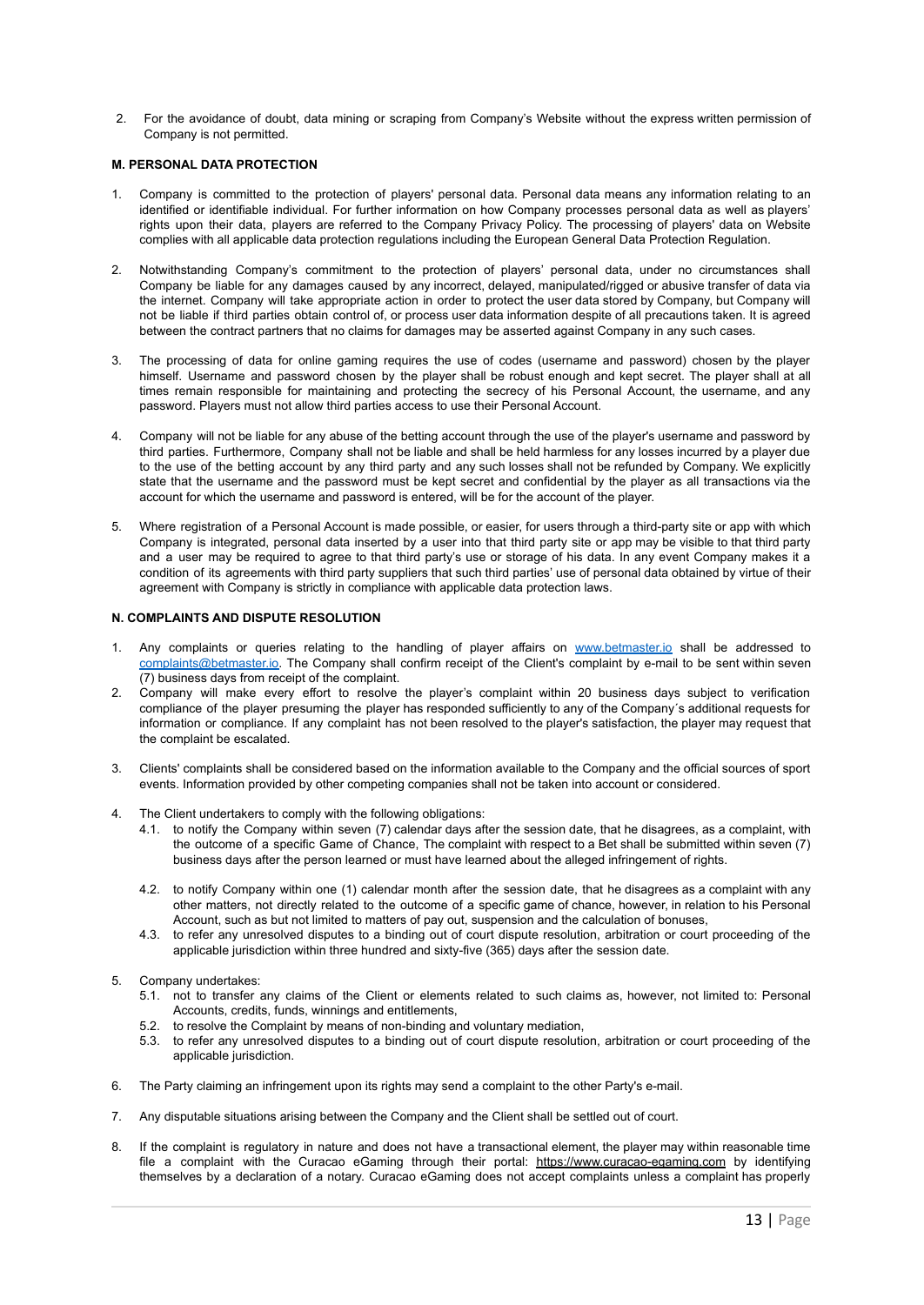been launched with the Company first and also from individuals or organizations who bought or were assigned a claim of a player.

- 8.1. The information that will be shared and displayed in the communication with Curacao eGaming, the Company and the Client shall be deemed, from hereinafter, "Confidential."
- 8.2. Confidential information shall not be shared with any third party that is not party to the communications.
- 8.3. If Confidential information is shared by the Client with any third party who is not a party to the communication, the Company may hold the Client liable for any type of damages the sharing of the Confidential information causes to the Company.
- 9. In disputable situations having no precedents, the Company shall reserve the right to make decisions based on its accumulated knowledge and experience.

#### **O. LIABILITY/INDEMNITY**

- 1. Company and/or its vicarious agents shall be liable for any damages beyond the boundaries of product liability law only if deliberate intent or gross negligence can be proven according to the relevant legal provisions. Any liability for minor negligence, the refunding of consequent damage and financial losses, lost profit, lost data, lost interests and of damage from claims by third parties against the user shall be excluded. The liability of Company and its vicarious agents is limited to the extent possible by law. Company does not accept any liability for any and all circumstances beyond its control (force majeure, etc.)
- 2. Company is not liable for any player content. The player grants that any content contributed by the Player is in compliance with any applicable law. Company reserves the right to delete content violating any applicable law and/or these Terms. Company reserves the right to hand evidence over to law enforcement agencies upon court orders or summations by authorities, and whenever there is a legal obligation to do so.
- 3. Company does not assume any liability for input, transmission and/or evaluation errors. Company is entitled to rectify any obvious errors such as incorrectly entered odds for sports-betting and correct errors in the evaluation of results and declare the affected bets void. Company does not accept any liability for the website or the games remaining completely or partially functional and without interruption, for potential programming faults and/or for the correction of errors.
- 4. Company accepts no responsibility for the accuracy, completeness, or timeliness of the contents of the information services, including, but not limited to the result notifications delivered via email and SMS. Likewise, all data in the live scores, statistics and intermediate results of the live betting product are subject to change. For further information about the rules concerning promotion/bonus offers applying to sportsbook, casino, live casino, and virtual sports, please refer to the respective rules.
- 5. By agreeing with the terms of this Agreement, you confirm that you understand that neither the third party processors, which Reinvent Ltd uses to process the payments made by the Players, nor any of its affiliates nor any of its brands, have made or will make any warranty nor representations as to the goods and/or services provided by the Company and the processors and that the processors and its affiliates shall not be liable whether in contract, tort (including negligence), for breach of statutory duty, or otherwise for any loss or damage including without limitation, indirect or consequential loss or damage, or any loss or damage whatsoever arising out of, or in connection with the products and/or services THE Company provides. Moreover, regarding the business relations between Reinvent Ltd and the processors, it is hereby declared that their activities are exclusively those related to payment processing.
- 6. Furthermore, Company cannot accept any liability for viruses that may harm the Website and the connected servers or other damaging components that might damage computer hardware and/or user software. Likewise, Company will not accept any liability for the functionality or dysfunctions of Internet browsers. Unless the player uses Internet Explorer version 11 or higher, Firefox version 79 or higher, Chrome version 83 or higher or Safari version 13 or higher, we cannot guarantee the correct transmission or proper functionality of the Company site.
- 7. The Company provides information pertaining to sport events, including, but not limited to, news, interviews with experts, and research results, for information purposes only. The Company shall not be responsible for the validity of this information or the Client's decisions relying on it.
- 8. Company assumes no liability in case of changes in exchange rates or in case of failure by bank or other financial institutions to meet their obligations to the Company and/or to the Client.
- 9. Company is not a financial institution and is unable to provide advice on fiscal or legal matters. Therefore, Company may not be held liable and shall be held harmless by the players for any loss, damage, loss of profits, fees, costs, and any other disadvantage that a player may incur in connection with his use of the services and products offered by Company, unless stated otherwise this Agreement and the applicable rules for specific services and products as amended from time to time.
- 10. Company assumes no liability from any actions/omissions or orders of the Client within the framework of this Agreement.
- 11. In case of a violation of this Agreement or any other provisions applicable to the use of the gaming or betting products on the Website, the player is obliged to indemnify Company and hold Company harmless against all resulting claims of third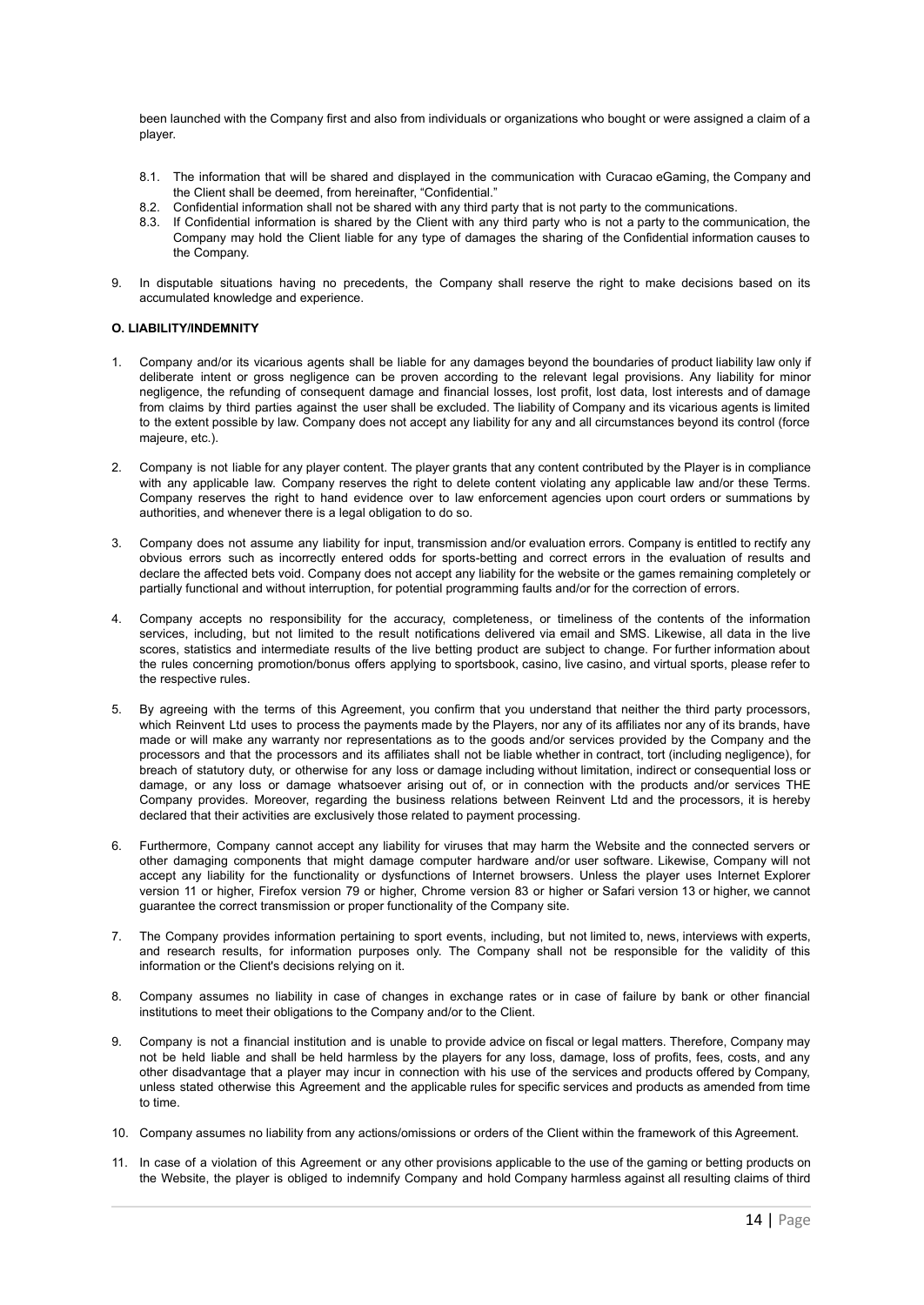parties and all claims for the refund of losses, costs, damages, or any other disadvantages arising thereof. In particular, the player shall hold Company, its shareholders, its employees, officers, directors, licensees, distributors, affiliates, subsidiaries, advertising, promotion or other agencies, media partners, consultants, and agents harmless and shall indemnify the same fully from any and all costs, expenses, liabilities, and damages which may arise as a result of any of the following activities:

- 11.1. entry, use, or re-use of the Company gaming or betting products,
- 11.2. use of any materials related to the Company gaming or betting products,
- 11.3. entry, use, or re-use of any server used by Company,
- 11.4. participation in any game or bet provided by Company,
- 11.5. the acceptance of any pay-out/prize from any service/product of Company; or
- 11.6. the breach of any warranty given by the player under this Agreement or the rules applicable.
- 12. The Company shall not be responsible for any damages or losses incurred by the Client in the following instances without limitation:
	- 11.1 hardware, software, or communication failures on the Client's side;
	- 11.2 failure by the Company to meet its obligations as a result of force majeure;
	- 11.3 failure by bank or other financial institutions to meet their obligations to the Company and/or the Client;
	- 11.4 access by third parties to telephones, e-mails, personal data, information about the client account or the Client's password resulting from the Client's negligence in their handling or faults in the communication means used to transfer the same;
	- 11.5 changes in exchange rates
- 13. The Company does not control nor assume any responsibility for any third party websites that contain illegal or defamatory content and that might include a link to our websites or URLs. The Company does not accept any responsibility from third party websites that contain content such as, but not limited to:
	- 12.1. Adult Entertainment;
	- 12.2. Child Pornography;
	- 12.3. Drug Paraphernalia;
	- 12.4. Internet Gun Sales;
	- 12.5. Unlicensed Forex brokers;
	- 12.6. Sexual Encounter Firms;
	- 12.7. Unlicensed Money Transmitters;
	- 12.8. Ammunition Sales;
	- 12.9. Escort Services;
	- 12.10. Firearms/Fireworks Sales;
	- 12.11. Government Grants;
	- 12.12. Home Based Charities:
	- 12.13. Loans or other financial services;
	- 12.14. Pharmaceutical Sales;
	- 12.15. Pornography;
	- 12.16. Telemarketing;
	- 12.17. Tobacco Sales.

## **P. LEGALITY AND TERM**

- 1. Online gambling and betting may be illegal under the laws of your country of residence or location. In such cases, the player may not make use of the services of Company. Company will not assume any liability in this respect and will not reimburse the player for any disadvantages suffered by him as a consequence of the violation of any legal provisions that may be applicable. The player shall ensure that he acts in accordance with the statutory provisions applicable to him from time to time.
- 2. Company prohibits gameplay from players from the Prohibited and Restricted Territories.
- 3. In case of violation of statutory requirements including a violation of legal prohibition to use any products or services offered by the Company will result in the immediate closing of the respective Personal Account.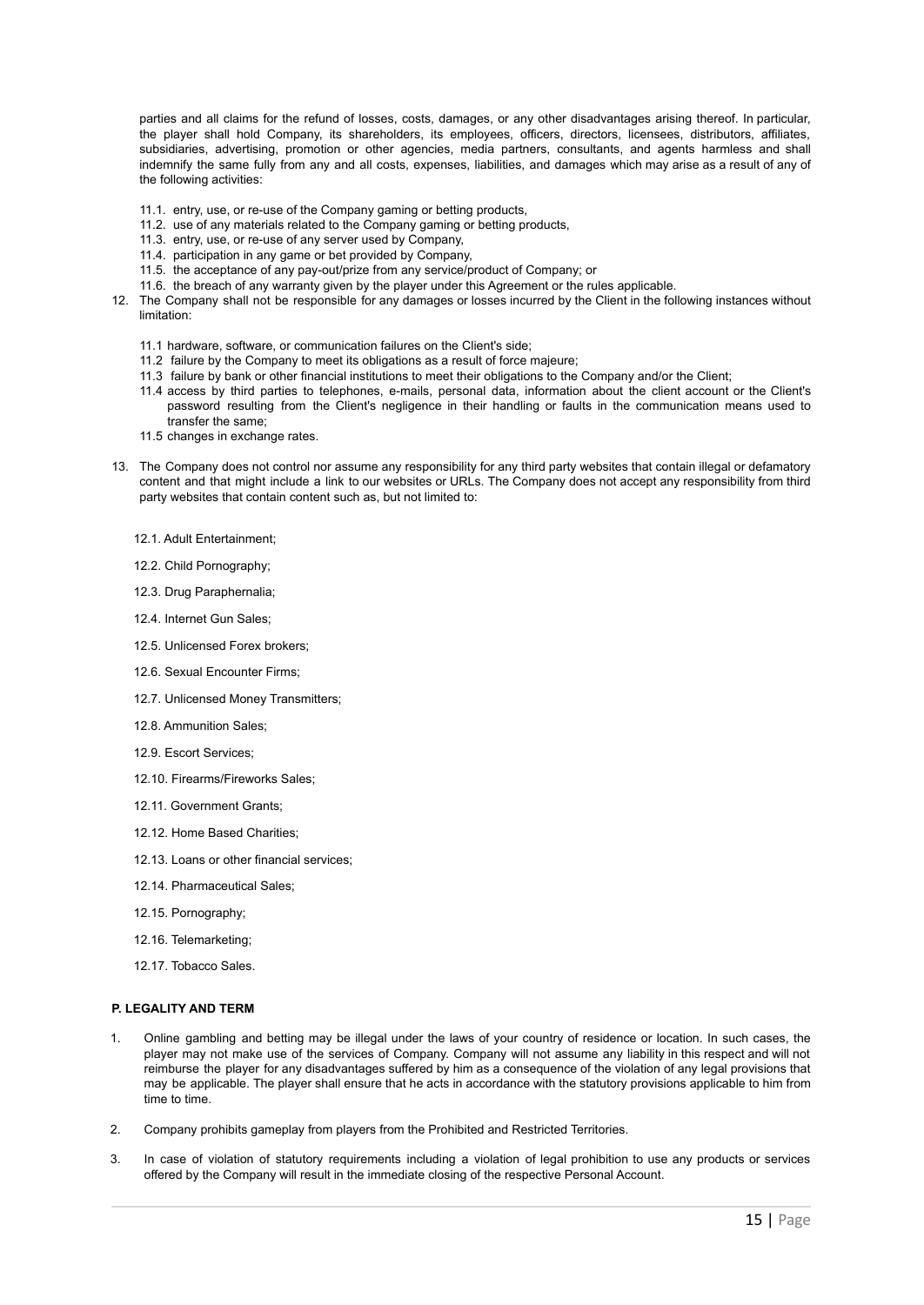- 4. Either party may ordinarily terminate this Agreement with a preliminary written notice sent to the other party ten (10) business days in advance, except if otherwise stipulated in the Agreement. Termination of this Agreement shall not affect the Bets opened before its termination for which no results were calculated, or the initiated replenishment or withdrawal operations on the account, or any other rights or obligations that arose before the termination date hereof. Within the terms defined above, Client shall send such written notice to our support service by email to [support@betmaster.io](mailto:support@betmaster.io) or in the Live Chat to notify Company of termination of this Agreement. To send a message in the support Live Chat, Client should enter to its Personal Account, select Live Chat from the menu and send a message. Refunds in connection with termination of the Agreement are subject to the rules set out in section I of these Terms and Conditions.
- 5. The Company may unilaterally terminate this Agreement without a preliminary notice to the Client by cancelling all registered Bets and closing the Personal Account, if the Company has grounds to believe that the Client violates any provisions of this Agreement or commits, or attempts to commit, any illegal actions.
- 6. The Company has a right to terminate this Agreement without a preliminary notice and without giving additional explanations. In such a case the funds free from any liabilities to the Company or to other third parties will be paid out using the payment system that was used when depositing the funds by the Client or through any other means decided in the sole discretion of the Company.
- 7. After this Agreement is terminated, provided the Client is not engaged in any unlawful activities or attempts thereof, the funds are free from any liabilities to the Company or other third parties shall be returned from the Personal Account to the Client by any means convenient for the Company.
- 8. The Company reserves the right to assign or otherwise lawfully transfer this Agreement and all of its rights and obligations arising from this Agreement to a third party. In case of transfer of the Agreement, the Company will notify all Clients concerned by the transfer.
- 9. The Company may at any time choose to wind up its business in one or multiple jurisdictions. The Company shall notify the relevant regulator and terminate all Agreements in jurisdiction(s) that is (are) concerned by the winding up of the business. Section P subsection 6 is applicable in case of winding up the business for the Clients concerned.
- 10. The Client is prohibited to transfer or sell their accounts to another person. This prohibition includes the transfer of any assets of value of any kind, such as however not limited to ownership of accounts, winnings, deposits, bets, rights and/or claims in connection with these assets, legal, commercial or otherwise. The prohibition on said transfers also includes however is not limited to the encumbrance, pledging, assigning, usufruct, trading, brokering, hypothecation and/or gifting in cooperation with a fiduciary or any other third party, company, natural or legal individual, foundation and/or association in any way shape or form.

# **R. SEVERABILITY**

1. Each clause contained in these Terms shall be separate and severable from each of the others. If any clause is found to be void, invalid, or unenforceable for any reason whatsoever, the remaining clauses shall remain in full force and effect.

General Terms and Conditions last update: 26 May 2022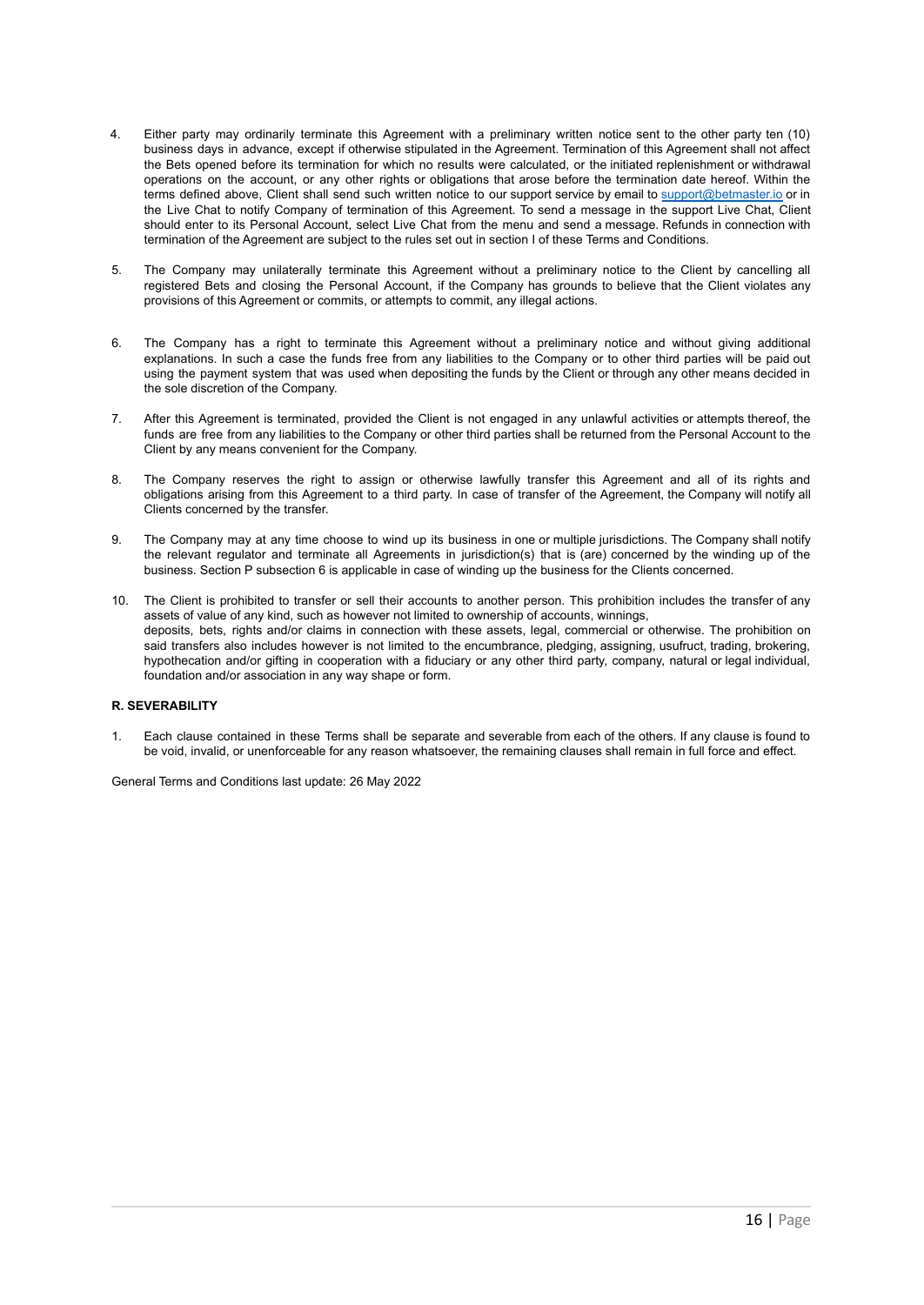#### **Bonus Terms & Conditions Casino**

#### **1. General provisions**

1.1. The below terms and conditions (hereinafter: "Bonus Terms and Conditions") shall apply to all Bonuses, Free Spins, Free Bets and any type of special offer or promotion that may be granted by Betmaster to a customer (hereinafter "Bonus, Bonuses").

1.2. These Bonus Terms & Conditions are subject to the conditions detailed in the general "Terms and Conditions" (hereinafter: the "T&Cs") appearing on the Company website. In the event of any conflict between the Bonus Terms and Conditions and the T&Cs, the Bonus Terms and Conditions shall prevail.

1.3. In the event of a conflict between the Bonus Terms & Conditions and the specific promotion terms, the specific promotion terms shall prevail.

#### **2. Participation in the promotion**

2.1. By clicking the participation button you confirm your participation and agree to the terms and conditions of the promotion and the Bonus Terms and Conditions.

2.2. Once you have entered the campaign, cancelling the campaign will no longer be possible. The Bonus remains active until the wagering requirements are fulfilled or the bonus expires.

2.3. You can participate in several promotions at the same time, and the winnings from all bets will be credited to the bonus account linked to the first activated promotion.

2.4. The company reserves the right to refuse participation in the bonus program to any person.

2.5. The company reserves the right to change or cancel the effective terms and conditions, as well as to refuse participation in the bonus program to any user at any time without further notice.

2.6. If the company becomes aware of any fraudulent activities that target the promo or bonus abuse, the players and their accounts will be refused from participation in this and any subsequent promotions.

2.7. Bonus abuse includes but is not limited to:

- breaching Terms & Conditions of a Bonus or other promotional offers;
- opening multiple accounts to claim multiple bonuses;
- allowing a person other than a player himself to place bets on his account whilst a bonus is active.

2.8. Using methods, techniques or software which allow a player to gain an edge over other players and/or the bonus system are prohibited and considered abuse. All bonuses are meant for non-professional and entertainment purposes only.

## **3. Bonus crediting and wagering requirements**

3.1. Bonuses are limited to one instance per user, IP address, electronic device, household, residential address, telephone number, payment method, email address and any public environments where computers and IP addresses are shared such as, but not limited to: universities, schools, libraries and workplaces.

3.2. Users are excluded from all deposit bonuses when using any of the following payment methods: Skrill, Skrill 1-Tap, Neteller, Qiwi.

3.3. Bonuses do not apply to any deposits in Cryptocurrencies.

3.4. Bonuses are credited with a wagering requirement, which needs to be completed within the time specified. If a user has an active Bonus, the withdrawal option will be disabled until the bonus wagering conditions have been met or the bonus has expired.

3.5. The bonus amount is displayed under the special bonus account.

3.6. In order to fulfil the wagering requirements, both bonus and real money funds can be used, however, please note that real money funds will be used first. Winnings from all bets are credited to the bonus account while the bonus is active.

3.7. If wagering hasn't been completed within the deadline, bonus funds and winnings will be forfeited and deducted from the player's balance. Such deductions are final and determined solely by Betmaster.

3.8. When participating in two or more promotions, the wagering is counted towards the first activated promotion.

3.9. The maximum bet amount counted towards wagering requirements cannot exceed the total bonus amount. Should a placed bet be higher than a bonus amount, only the latter will contribute towards wagering requirements. For example, if a user has been credited with a €10 bonus and he/she places a €20 bet while having an active bonus, only €10 of this bet will be counted towards the wagering of this bonus. Violation of the maximum bet bonus rule may result in a bonus and derived winnings being voided.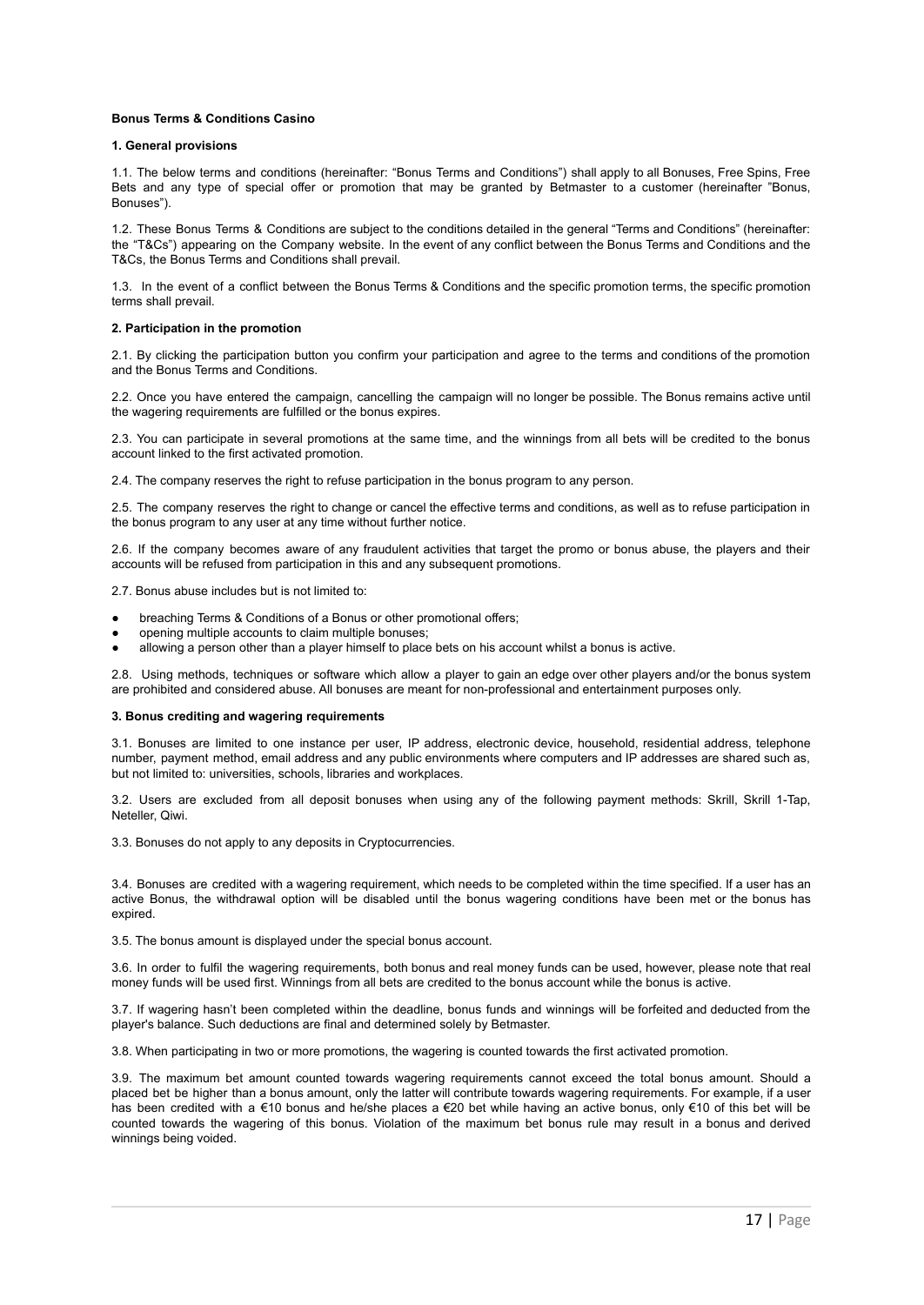3.10. Placing a safe bet, such as betting on red and black on roulette with an active bonus is prohibited and may result in bonus funds and winnings coming forth from this bonus being voided.

3.11. The maximum amount that will be transferred to your real money account after wagering cannot exceed the sum of all bets placed from your real money account that were made during the wagering period and the bonus multiplied by a certain multiplier that depends on the specific promotion.

3.12. All winnings from non-deposit free spins WITH a wager are credited to the bonus account. The bonus amount must be wagered 50 times.

3.13. All winnings from non-deposit free spins WITHOUT a wager are limited to a maximum of €50 (or currency equivalent).

3.14. The Bonus can be wagered on all games of the Live Casino and Slots sections of the site.

3.15. Each game category contributes differently to the fulfilment of the wagering requirements as specified below:

- Slots 100% (excluding the games from this list below)
- Live casino 10% (excluding the games from this list below)
- Table games 0%

3.16. The following games are excluded from the bonus promo (wagering contribution is 0%): (list of the games)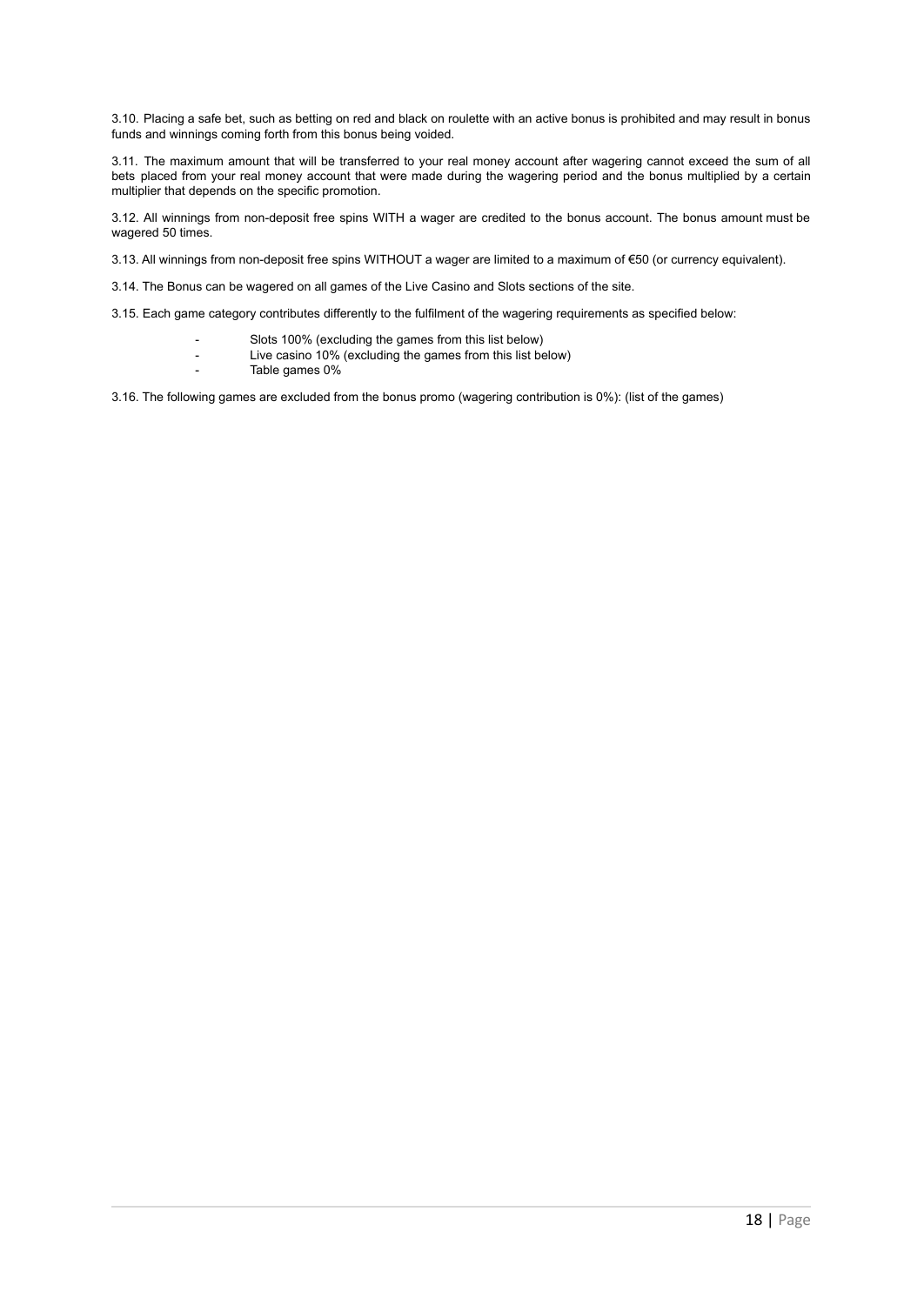#### **Bonus Terms & Conditions Sport**

#### **1. General provisions**

1.1. The below terms and conditions (hereinafter: "Bonus Terms and Conditions") shall apply to all Bonuses, Free Spins, Free Bets and any type of special offer or promotion that may be granted by Betmaster to a customer (hereinafter "Bonus, Bonuses").

1.2. These Bonus Terms & Conditions are subject to the conditions detailed in the general "Terms and Conditions" (hereinafter: the "T&Cs") appearing on the Company website. In the event of any conflict between the Bonus Terms and Conditions and the T&Cs, the Bonus Terms and Conditions shall prevail.

1.3. In the event of a conflict between the Bonus Terms & Conditions and the specific promotion terms, the specific promotion terms shall prevail.

#### **2. Participation in the promotion**

2.1. By clicking the participation button you confirm your participation and agree to the terms and conditions of the promotion and the Bonus Terms and Conditions.

2.2. Once you have entered the campaign, cancelling the campaign will no longer be possible. The Bonus remains active until the wagering requirements are fulfilled or the bonus expires.

2.3. You can participate in several promotions at the same time, and the winnings from all bets will be credited to the bonus account linked to the first activated promotion.

2.4. The company reserves the right to refuse participation in the bonus program to any person.

2.5. The company reserves the right to change or cancel the effective terms and conditions, as well as to refuse participation in the bonus program to any user at any time without further notice.

2.6. If the company becomes aware of any fraudulent activities that target the promo or bonus abuse, the players and their accounts will be refused from participation in this and any subsequent promotions.

2.7. Bonus abuse includes but is not limited to:

- breaching Terms & Conditions of a Bonus or other promotional offers;
- opening multiple accounts to claim multiple bonuses;
- allowing a person other than a player himself to place bets on his account whilst a bonus is active.

2.8. Using methods, techniques or software which allow a player to gain an edge over other players and/or the bonus system are prohibited and considered abuse. All bonuses are meant for non-professional and entertainment purposes only.

#### **3. Bonus crediting and wagering requirements**

3.1. Bonuses are limited to one instance per user, IP address, electronic device, household, residential address, telephone number, payment method, email address and any public environments where computers and IP addresses are shared such as but not limited to: universities, schools, libraries and workplaces.

3.2. Users are excluded from all deposit bonuses when using any of the following payment methods: Skrill, Skrill 1-Tap, Neteller, Qiwi.

3.3. Bonuses are credited with a wagering requirement, which needs to be completed within the time specified. If a user has an active Bonus, the withdrawal option will be disabled until the bonus wagering conditions have been met or the bonus has expired.

3.4. The bonus amount is displayed under the special bonus account.

3.5. In order to fulfil the wagering requirements, both bonus and real money funds can be used, however, please note that real money funds will be used first. Winnings from all bets are credited to the bonus account while the bonus is active.

3.6. If wagering hasn't been completed within the deadline, bonus funds and winnings will be forfeited and deducted from the player's balance. Such deductions are final and determined solely by Betmaster.

3.7. When participating in two or more promotions, the wagering is counted towards the first activated promotion.

3.8. The maximum bet amount counted towards wagering requirements cannot exceed the total bonus amount. Should a placed bet be higher than a bonus amount, only the latter will contribute towards wagering requirements. For example, if a user has been credited with a €10 bonus and he/she places a €20 bet while having an active bonus, only €10 of this bet will be counted towards the wagering of this bonus. Violation of the maximum bet bonus rule may result in a bonus and derived winnings being voided.

3.9. The maximum amount that will be transferred to your real money account after wagering cannot exceed the sum of all bets placed from your real money account that were made during the wagering period and the bonus multiplied by a certain multiplier that depends on the specific promotion.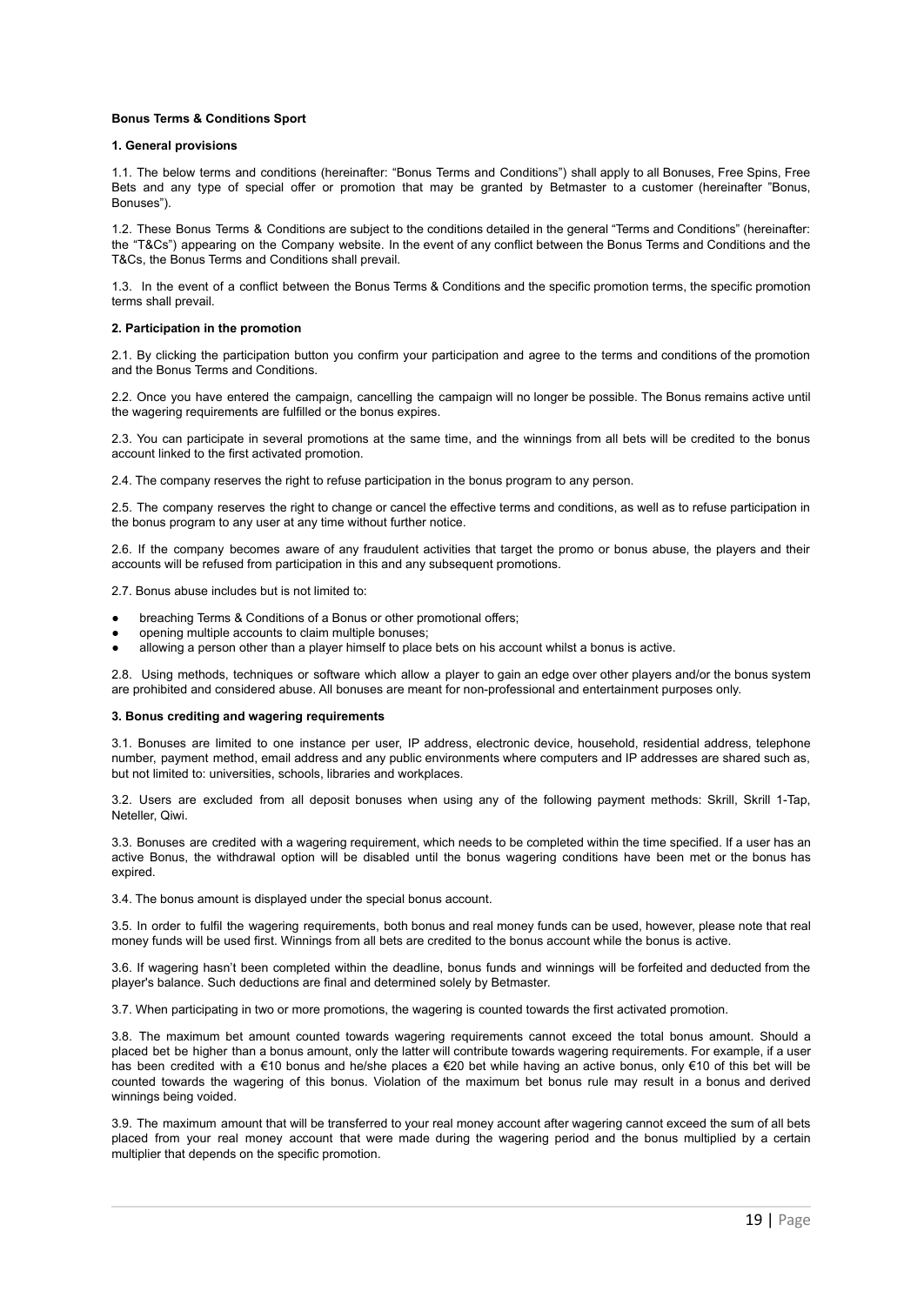3.10. The bonus can be wagered on all matches/games found from the Sports section of the website.

3.11. While wagering a bonus, only the first bet placed on the same match will be counted towards the wagering requirements.

3.12. Betting on contradictory outcomes and dependent markets in the same event is prohibited. If such behaviour takes place, the bonus may be cancelled.

3.13. The amount that a player must place to meet the bonus conditions will be counted only after all related bets have been settled.

3.14. All bets must be placed with the particular minimum odds to bet, depending on the promotion.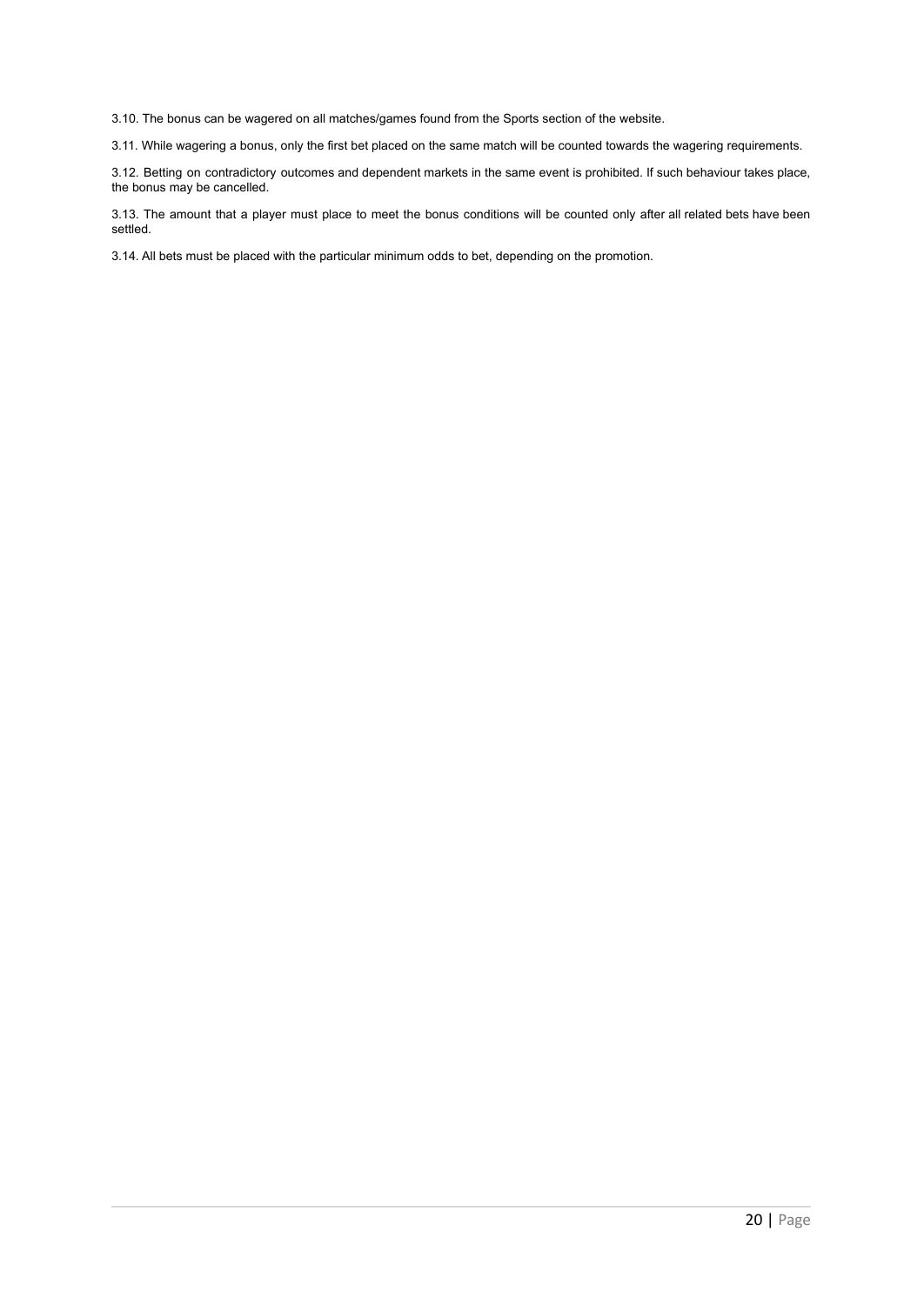#### **Sportsbook Rules**

Updated on 03 November 2021

#### **1. General**

- 1.1. When placing a bet, each Client (also referred to as **player**) agrees to these Sportsbook Rules and to the General Terms and Conditions of Betmaster, which apply to the Betmaster Sportsbook. The Betmaster Sportsbook is operated by Reinvent N.V.
- 1.2. Reinvent N.V a company incorporated under the laws of Curacao, company number 125641, having its address at: The Greenhouse, Hoogstraat 18, Willemstad, Curaçao. Reinvent N.V operates under the Gaming Service License number 1668/JAZ, issued by the Curacao eGaming.
- 1.3. Each sports Bet has two parties: On one hand the Company (Reinvent N.V), who accepts bets on sports events in accordance with its license, and, on the other hand, the player.
- 1.4. Upon placing his Bet, the player confirms that he does not have any knowledge of the result of the respective sports Event.
- 1.5. The player acknowledges also that sports betting amounts to gaming, that the risk of losing money is implicit and that his involvement is entirely voluntary. On the other hand, there is no right to participation on the side of the player and he accepts that the Company is entitled to restrict, limit or block the access of certain players at his own, exclusive and unfettered discretion.
- 1.6. Before placing a Bet, each player is obliged to read and acknowledge not only the General Terms and Conditions, but also these Sportsbook Rules, including the provisions regarding minimum stakes, maximum payouts as well as maximum stakes.

# **1. Placing a bet**

- 1.1. Every Match in the sports world is characterized by numerous things taking place during the course of the Event. Based on its experience and analysis of the Clients' preferences, the Company selects the most significant of the Events that attract the greatest interest.
- 1.2. All Events so selected are further classified with forming Lines and assigning a certain Coefficient to each Event in the Line.
- 1.3. The Company's Clients can use their knowledge and experience in sport to determine the probability of Match Events being of the most interest to them by making Transactions for these Events.
- 1.4. Bets for the Events listed on the Website may be accepted before the beginning and during the Match, depending on the type of Bet and Event. The date and time of the Match, as well as other information about the Match published on the Company Website are provided for reference only. Resolving the Bets is based on the actual beginning time of Matches and Events determined based on the information from official sources and/or other sources of sports information.
- 1.5. A Bet with a positive result is a Bet where the Client's assumptions as to the probability of all its Events are right.
- 1.6. The financial resolving of Bets shall be based on TV broadcasting and Press Association statistics, except where there is evidence of incorrect statistical data.
- 1.7. The Bet amount shall be written off the Personal Account after the Bet is registered. If Bets are calculated with a positive result, it shall be entered on the Personal Account.
- 1.8. In a pre-match (where Bets are accepted before the Match starts), the Company may change the terms, cancel, or suspend accepting Bets until the announced beginning of the Match.
- 1.9. The Company may suspend accepting Bets during the Match due to any technical errors or if it suspects any fraudulent actions.
- 1.10. The Company will accept a Bet duly placed by the player by mouse-click, subject to these rules and the General Terms and Conditions, without issuing a confirmation and at the registered address of the Company, provided that his Personal Account holds sufficient credit. Any correspondence issued by the Company at a later point in time, (e.g. notices, account information, etc.) will not have any effect whatsoever on the previous conclusion of the contract and its legal effect at the registered address of the Company.
- 1.11. If changes are made to the odds while a Bet is being placed (usually 5 to 10 seconds), the Bet will automatically be accepted at the odds chosen by the Client. If the odds are lowered, the Bet will not be accepted. The Client will then be given the chance to update the betting slip and confirm it once again. The Company reserves the right to set limits on Bet odds.
- 1.12. Any Bet accepted in such a manner may not be changed or cancelled by the player at a later point in time. The Company, however, reserves the right to cancel any bets up to the start of the Event, without giving any reasons. After the Event has started, the Company may cancel Bets provided that the player is in violation of these Sportsbook Rules or the General Terms and Conditions as applicable from time to time, or, in particular, if he is under the suspicion of manipulation/rigging, of acting in collusion or forming a syndicate of Clients, keeping multiple Personal Accounts or using frontmen in order to place Bets.
- 1.13. Only the records kept by the Company shall be relevant concerning the content of all Bets. A statement of account may only be modified in order to remedy an obvious error and/or a typographical error and/or an error in calculation. Only the amount registered and/or the amount confirmed by the Company will be regarded as the stake.
- 1.14. Company may cancel Transactions and Bets with players who:
	- 2.14.1 placed Bets on the same outcome of an Event;
	- 2.14.2 placed Bets on the outcomes of Events that are different in name, but the same in terms of their loss or win;
	- 2.14.3 placed Bets on selections in a Multiple Bet that are different in name, but the same in terms of their loss or win;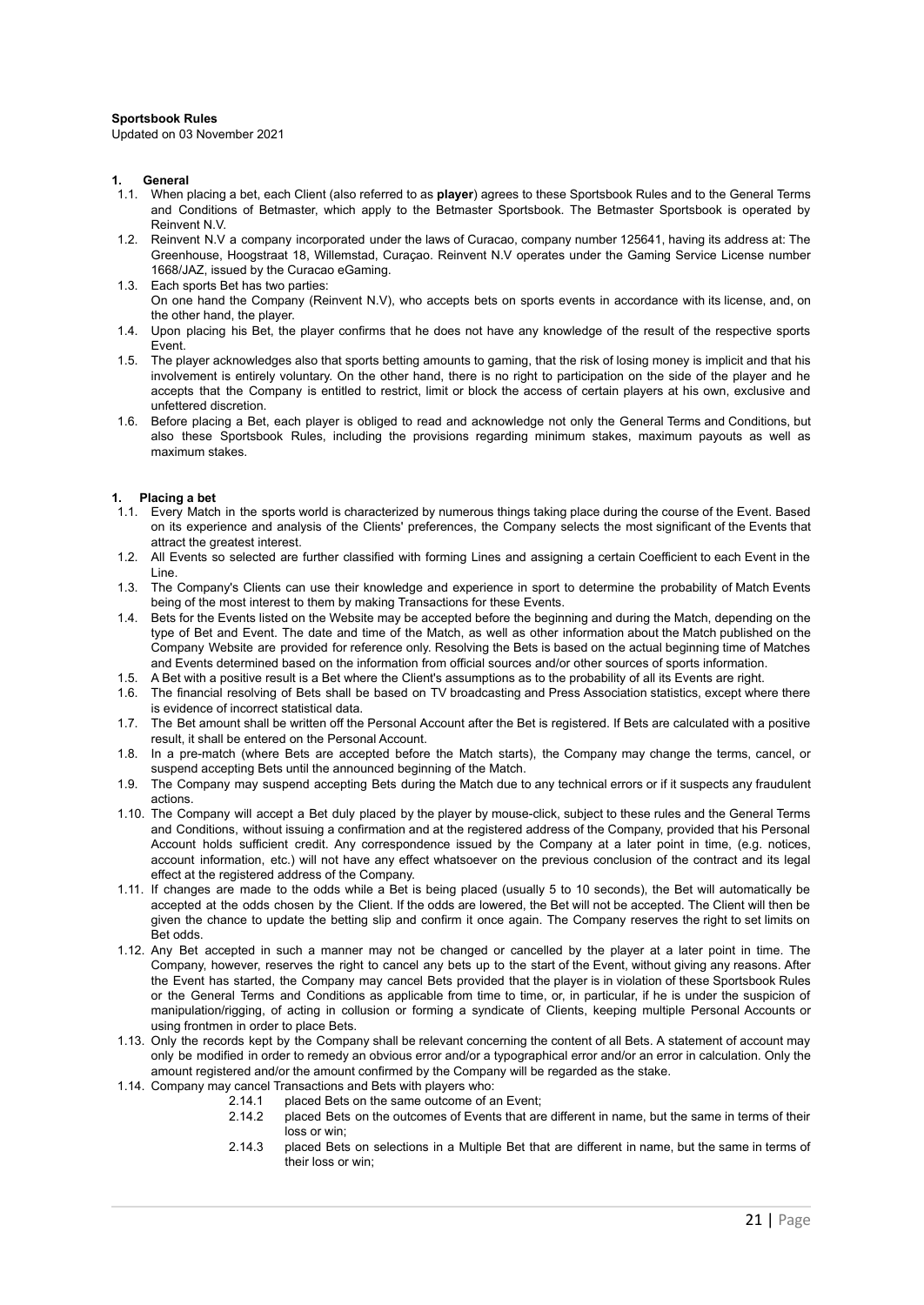- 2.14.4 when Multiple Bets combine different selections within the same Event where the outcome of one affects or is affected by the other;
- 2.14.5 when Multiple Bets contain the same selections and differ only by individual bets with low odds;
- 2.14.6 when 1 particular selection is included in 2 or more Multiple Bets, differing only by short-priced selections.
- 1.15. The Company reserves the right to cancel Bets if:
	- 1.15.1.Bet registration was based on incorrect information or as a result of technical errors;
	- 1.15.2.An abandoned Match was not resumed within 48 hours after its beginning (except for the Bets made for the Events that took place during the Match);
	- 1.15.3.The Match is cancelled or its official beginning time is postponed by over 48 hours
	- 1.15.4.The match is not finished within 48 hours after its official beginning and/or is declared void.
- 1.16. The Company reserves the right to limit the minimum or maximum Bet amount at its sole and absolute discretion.
- 1.17. The Company reserves the right to restrict access to a particular sport at its sole and absolute discretion.
- 1.18. The Company has the right to regard any violation of the Sportsbook Rules as a violation of our General Terms and Conditions, which may lead to the closure of the particular sport, betting section or the Personal Account.
- 1.19. For any questions regarding these Sportsbook Rules or the General Terms and Conditions please refer to, the Company is entirely at the player's disposal to clarify any questions on the following e-mail: support@betmaster.io.

## **2. Special Rules**

Each sport, virtual sport, Event or Bet type may or may not also have special rules on the Website.

#### **1. Minimum Stakes / Maximum Winnings / Stake Limits**

- 4.1 The minimum and maximum stakes, maximum winnings and stake limits may be set by the Company and we will notify the Client about this on the Website.
- 4.2 When bets are placed in a way that the placed stake(s) and/or the potential winning exceeds the maximum amounts set forth the Company has the unfettered exclusive right to reduce the stake of such a bet or to cancel such a bet but will in no event be liable for the reduced winnings as a result of the reduction of the stake or the cancellation of bets, since the player is aware of the limits.
- 4.3 If customers act as a syndicate or in collusion or if individual customers register several times or set up fictitious accounts in their own name or in the name of a third person, by communicating with one or several persons or by placing combination bets, or using front men, acting as front man for any third person or placing bets on another person's account, or if customers use impermissible software tools the Company will have the exclusive right (i) to reduce such bets at any time and in accordance with the maximum winning and/or stake limits or (ii) to cancel bets completely and to declare any bets placed and any winnings of such a player as null, void and forfeited.
- 4.4 In principal, any person acting in breach of these rules or any other terms and conditions applicable to the Betmaster Sportsbook, may be disqualified from participating in general, as well as from special promotions, offers and bonuses without any notice at any time; additionally the accounts of such players may be closed.

#### **Severability**

Each clause contained in these rules shall be separate and severable from each of the others. If any clause is found to be void, invalid, or unenforceable for any reason whatsoever, the remaining clauses shall remain in full force and effect.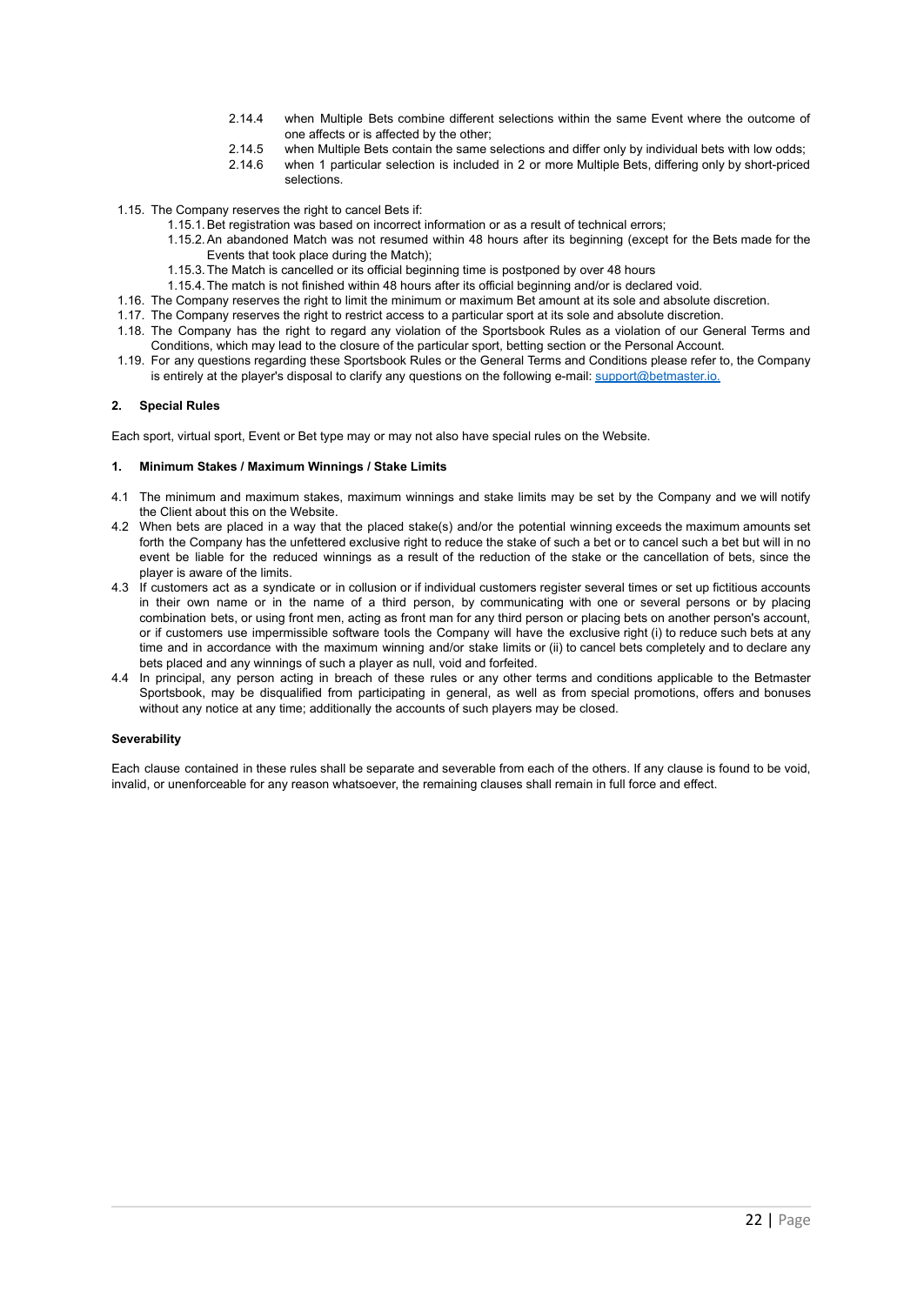## **Casino and Live Casino Rules**

Updated on 03 November 2021

#### **1. General**

- 1.1. These rules govern the provision of casino games, live casino and virtual sports for .real" money use by Reinvent N.V. through [www.betmaster.io](http://www.betmaster.io). Reinvent operates the brand Betmaster.
- 1.2. Reinvent N.V is a company incorporated under the laws of Curacao, company number 125641, having its address at: The Greenhouse, Hoogstraat 18, Willemstad, Curaçao. Reinvent N.V operates under the Gaming Service License number 1668/JAZ, issued by Curacao eGaming. Reinvent N.V is hereinafter referred to as the Company.
- 1.3. When participating in any of the above-mentioned games, each player agrees to these Casino or Live Casino Rules and the General Terms and Conditions of Betmaster apply.
- 1.4. The player acknowledges that casino games and live casino amount to gambling, that the risk of losing money is implicit, and that his involvement is entirely voluntary. On the other hand, there is no right to participation on the side of the player and he accepts that the Company is entitled to restrict, limit or block the access of certain players at his own discretion.
- 1.5. For any questions concerning these Casino and Live Casino, please refer to support@betmaster.jo

#### **2. Rules for the Betmaster Casino and Live Casino**

- 2.1. The Company makes available to the player is owned by third parties, namely by all gaming services providers as listed in the General Terms of Conditions. All of these software systems are protected by copyright and protection of intellectual property laws. The player may use the software only for personal and recreational purposes in accordance with all applicable laws, rules and regulations.
- 2.2. In certain jurisdictions Jackpots Games are offered. The player acknowledges that the information given by the jackpot display during the game is updated on a regular basis but, is not in real time. Therefore, the displayed value may not be 100% accurate. After the jackpot has been won, the exact amount will be calculated according to the number of rounds played up to the moment when the jackpot is won.
- 2.3. The player is not allowed to use any error, virus, bug, defect or inconsistency ("bug") in the software for his own advantage, or to the disadvantage of other players, at any time. Furthermore, the player undertakes to report any such bug to customer service immediately upon discovery of the same.
- 2.4. Any person acting in breach of these rules or any other terms and conditions applicable to the Betmaster Casino or Live Casino may be disqualified from participating in general, as well as from special promotions, special offers or bonuses without further notice. If it is determined by the Company that funds won by the player were from an account that had obtained these winnings fraudulently and in breach of these Casino or Live Casino Rules, the Company reserves the right to retain those funds. Any player involved in any form of suspected fraudulent activity will be reported to the authorities in charge.
- 2.5. The Company operates casino products in which the player takes part either in the "play for fun" mode, without staking any money, or as a real money player in the "play for real" mode, staking money. In order to play for real money, a Betmaster Account needs to hold sufficient credit.
- 2.6. The Company operates live casino products only in the "play for real"-mode in which the player takes part as a real money player staking funds. A "play for fun" mode without staking money is not possible.
- 2.7. In order to play casino or live casino, the player needs to credit his Betmaster account by using one of the payment methods offered by the Company. The minimum stake for casino games depends on the game provider and should be checked individually for game provider. Winnings need to be withdrawn from the Betmaster account by requesting a pay-out transfer.
- 2.8. For detailed game instructions players are referred to the individual description provided when uploading any game in Betmaster Casino or Live Casino.

#### **3. Disclaimers**

The use of robotic, mechanical, electronic, or other devices and artificial assistants to automatically make playing decisions in any game, whether as a guest or real player is strictly prohibited save where such devices are provided, or specifically authorized in writing by the Company. Any use of such prohibited mechanical, electronic devices and artificial assistants may result in sanctions, at sole discretion of the Company, including exclusion from further play and funds can be forfeited.

## **1. Severability**

Each clause contained in these rules shall be separate and severable from each of the others. If any clause is found to be void, invalid, or unenforceable for any reason whatsoever, the remaining clauses shall remain with full force and effect.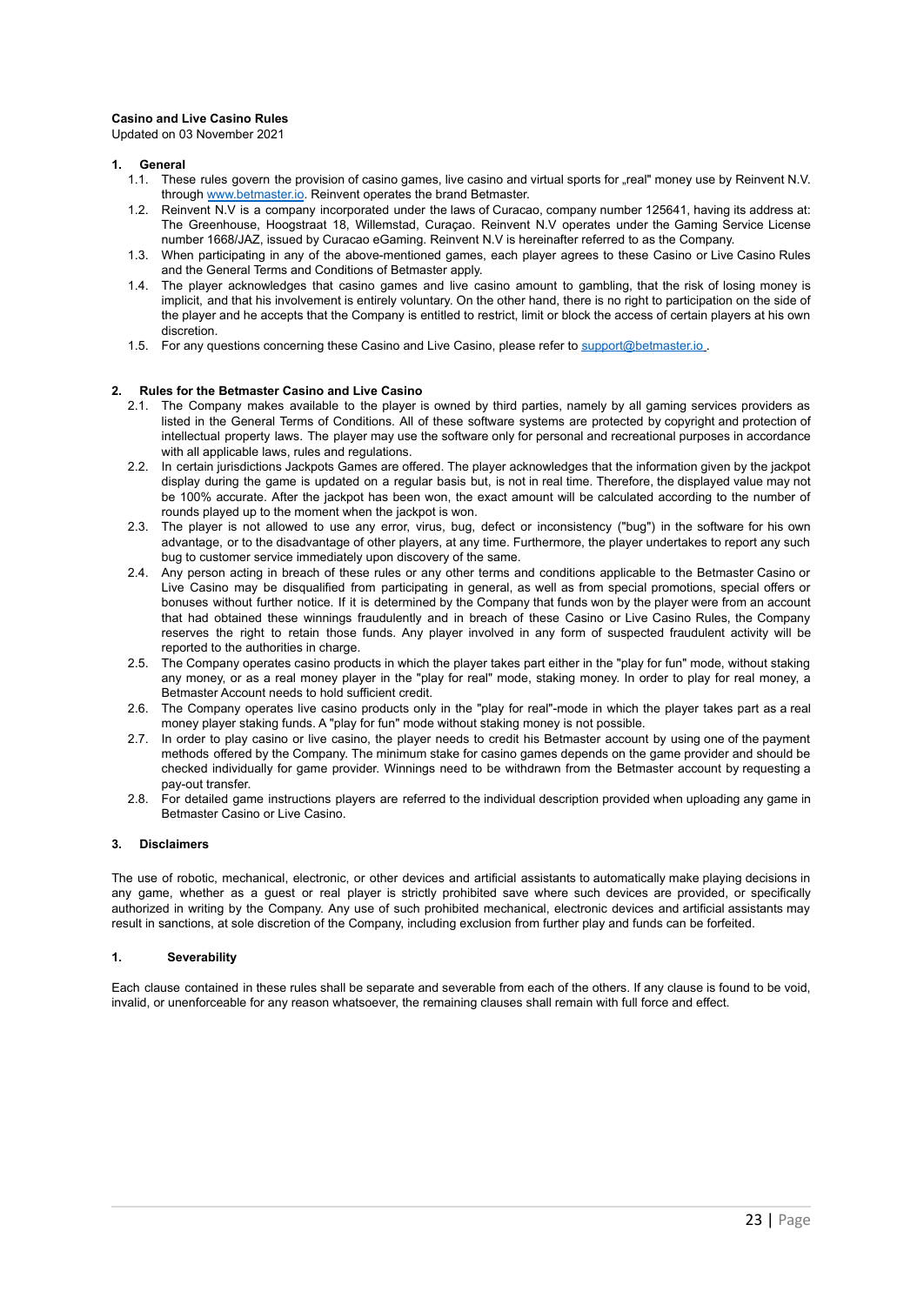#### **Virtual Football and Virtual Sports Rules**

Updated on 03 November 2021

### **1. General**

- 1.1. These rules govern the provision of Virtual Football for "real" money use by Reinvent N.V. through [www.betmaster.io.](http://www.betmaster.io) Reinvent operates the brand Betmaster. Reinvent N.V is a company incorporated under the laws of Curacao, company number 125641, having its address at: The Greenhouse, Hoogstraat 18, Willemstad, Curaçao. Reinvent N.V operates under the Gaming Service License number 1668/JAZ, issued by Curacao eGaming. Reinvent N.V is hereinafter referred to as the Company.
- 1.2. When participating in Virtual Football games, each player agrees to these Virtual Football Rules and the General Terms and Conditions of Betmaster apply.
- 1.3. The player acknowledges that virtual football amounts to gambling, that the risk of losing money is implicit, and that his involvement is entirely voluntary. On the other hand, there is no right to participation on the side of the player and he accepts that the Company is entitled to restrict, limit or block the access of certain players at his own discretion.
- 1.4. For any questions concerning these Virtual Football games, please refer to support@betmaster.io.
- 1.5. With Virtual Football, you can place bets on games of the Virtual Football League (abbreviated to: VFL) around the clock! The Virtual Football League consists of 16 teams. Each season has a total of 30 match days, played across an even amount of Home- and away-games. A season lasts for 150 minutes. A game can be joined at any time – as long as it's within the pre-season.

# **2. Season information**

- **2.1.** A season consists of 30 rounds / match days. The season is divided into three phases: "Pre-league", "Match day loop" and "Post-League". "Pre-League" runs before the start of a season and lasts about 2.30 minutes. The individual rounds are summarized in the "Match day loop" phase. The match-time is 4:35 minutes per individual game. After the season has finished, there is a 60-second "Post-League" phase.
- 2.2. Betting on a game within the Virtual Football League is possible at any time as long as it's within the pre-season.
- 2.3. If you prefer, you can also bet on the games for the following day. Simply select the day you want from the "Matchday" bar at the bottom and the games related to that day along with the odds will be displayed.

#### **1. Match day**

- 1.1. One match day / round lasts for 4:35 minutes, with the actual playing time being 3:00 minutes.
- 1.2. The match-day is divided into 60 seconds of "Pre-match", followed by 1st and 2nd half both at 90 seconds each, a 10-seconds long half-time break and finally a "Post-match" phase before it automatically moves on to the next round.
- 1.3. Betting on the current match-day can be done up until 10 seconds before kick-off. However, the betting markets for any future rounds will still remain open.
- 1.4. The following betting options are available for each match: 3-way (1,X or 2), Handicap, First Goal, 3-way / 1st half, Over/Under Goals and Correct Score.

#### **1. Miscellaneous**

- 1.1. All Virtual Football League matches will be broadcasted as live video streams through an integrated media player in your browser. The user can switch freely between the 8 available games per match day or alternatively just follow his desired match completely. The games are broadcasted in a so-called Highlight-Mode.
- 1.2. The match simulations are created through a combination of Artificial Intelligence and independent random number generators. Simultaneously, the performance parameters of the VFL players are based on professional football players (E.G in terms of number of goals, fitness, consecutive match-statistics etc).
- 1.3. An overview of all available betting types The Virtual Football League can offer the following types of bets: 1X2 (Home, Draw or Away)

Handicap (1:0 or 0:1) Over/Under 2.5 Goals

Half-Time Result

Correct Score

- 1.4. Below, you will find the individual types of bets described in detail. To access the special bets for each individual game, simply click on the Betting Program for the Virtual Football League and you will find it on the right hand side under the "+" link. Clicking that, will display all available bets for that game.
- 1.5. With the 1X2-bet, the player has to guess the correct outcome of the match. When selecting the outcome, "1" is for a Home-win, "X" is for a Draw and "2" is for the Away team to win.

#### **1. Terminology**

#### **1.1. Handicap**

With the Handicap-bet, the player selects the outcome of the match with one team having a fictitious goal advantage. For example, the Home team can start with a 1-0 advantage. If the player then chooses a Handicap win for the Home team, the team has to either draw or win. If instead the selection is an "X", the Away-team has to score one more goal than the Home team (E.G. 2:1, 1:0 or 4:3) in order for the player to win. If the bet is a "2", that the Away-team will win when the Home team has